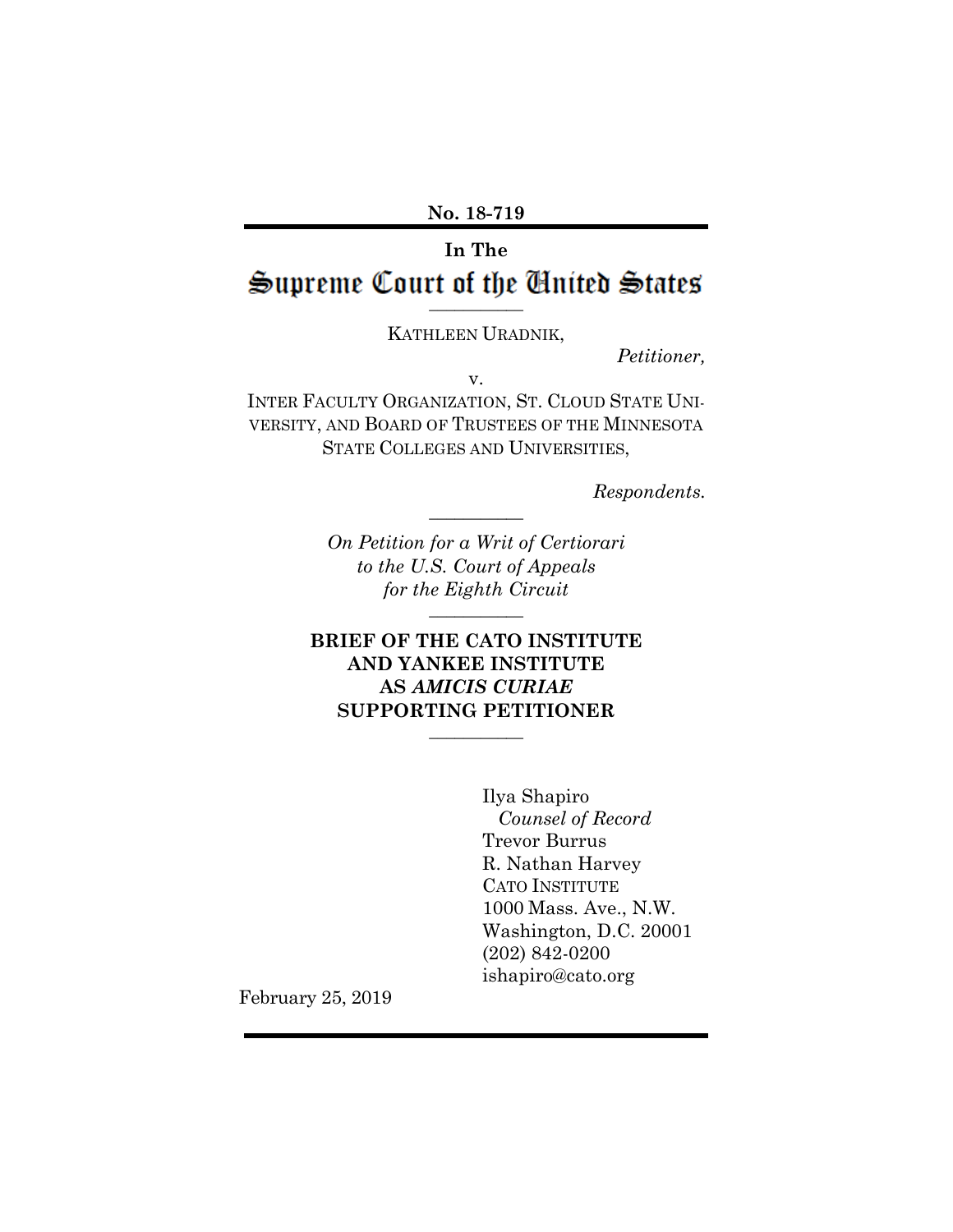# **QUESTION PRESENTED**

<span id="page-1-0"></span>Whether the First Amendment allows a state to appoint a labor union as the "exclusive representative" of public workers who have declined to join the union and object to its speaking on their behalf.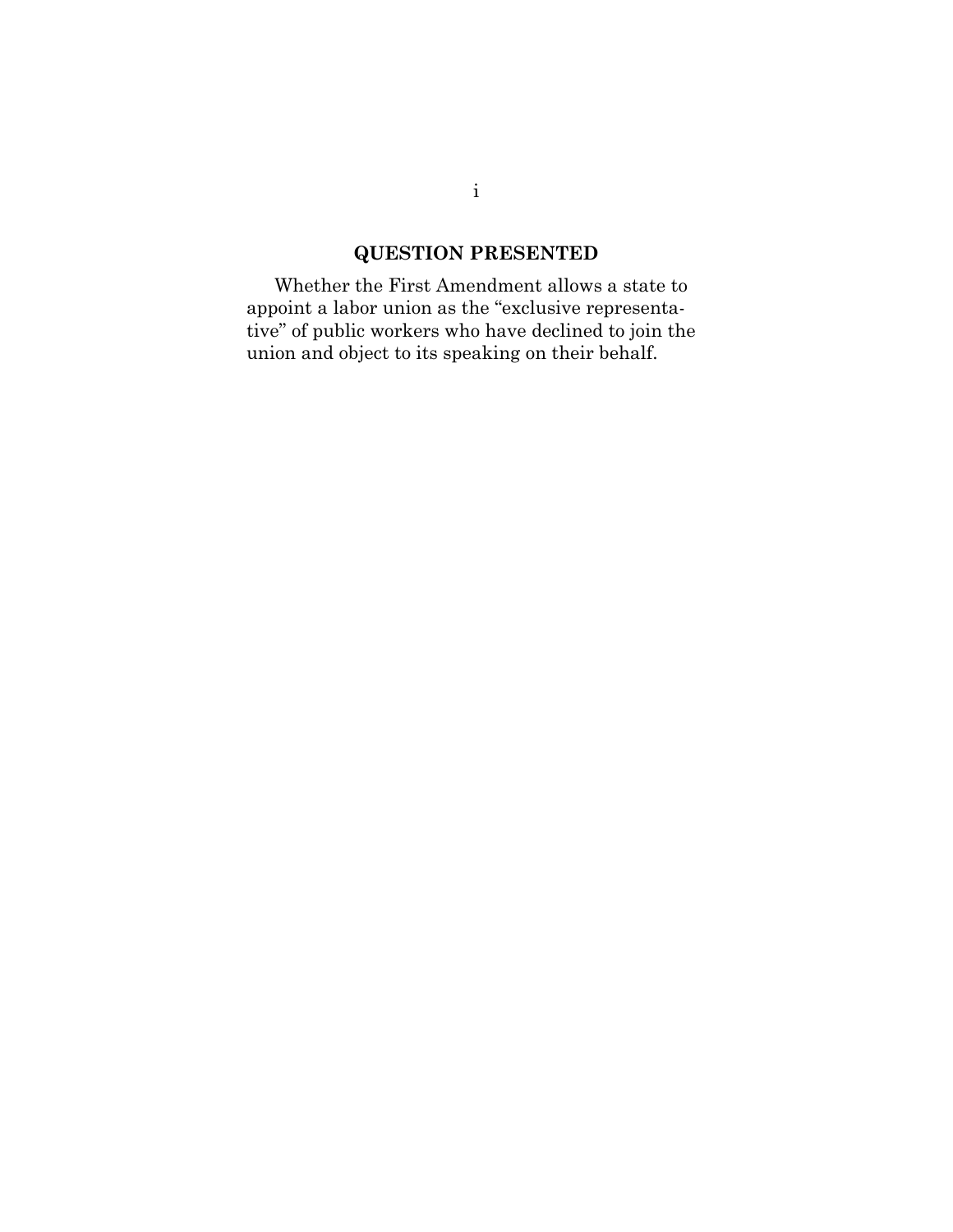## **TABLE OF CONTENTS**

|    | INTEREST OF THE AMICI CURIAE  1                                                                                                      |
|----|--------------------------------------------------------------------------------------------------------------------------------------|
|    | <b>INTRODUCTION AND SUMMARY OF</b>                                                                                                   |
| I. | STATE-COMPELLED EXCLUSIVE<br>REPRESENTATION INFLICTS A<br>SIGNIFICANT HARM ON ASSOCIATIONAL                                          |
|    | A. Exclusive Representation Compels<br>Expressive Association Unions, Over the                                                       |
|    | B. Bestowing Exclusive Representatives with<br>Monopoly Powers Based on a One-Time<br>Election Violates Dissenting Employees'        |
|    | C. Exclusive Representation Denies<br>Nonmembers the Right to Negotiate and<br>Contract with Their Employer 11                       |
|    | II. THE VIOLATION OF ASSOCIATIONAL<br>FREEDOM IMPOSED BY EXCLUSIVE<br>REPRESENTATION WOULD NOT BE<br>TOLERATED IN OTHER CONTEXTS  13 |
|    | A. There Is No Labor Law Exception to the                                                                                            |
|    | B. Labor Laws That Violate Core First<br>Amendment Rights Are Subject to                                                             |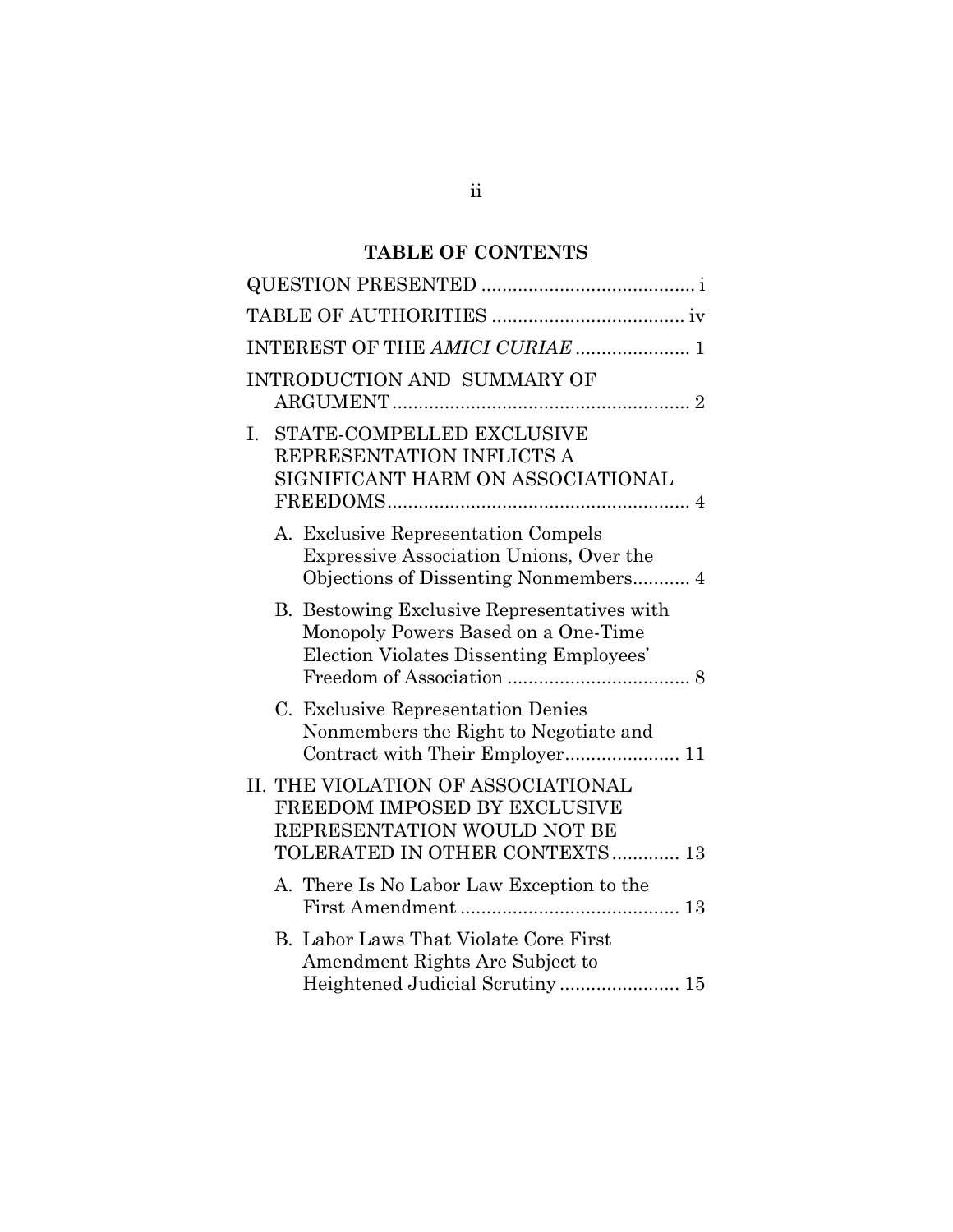| C. "Labor Peace" Is Not a Sufficient    |  |
|-----------------------------------------|--|
| Justification for Exempting Unions from |  |
|                                         |  |
| <b>III.REAFFIRMING SPEECH AND</b>       |  |
| ASSOCIATIONAL RIGHTS IN THE LABOR       |  |
| CONTEXT WOULD HELP VOLUNTARY            |  |
|                                         |  |
|                                         |  |

# iii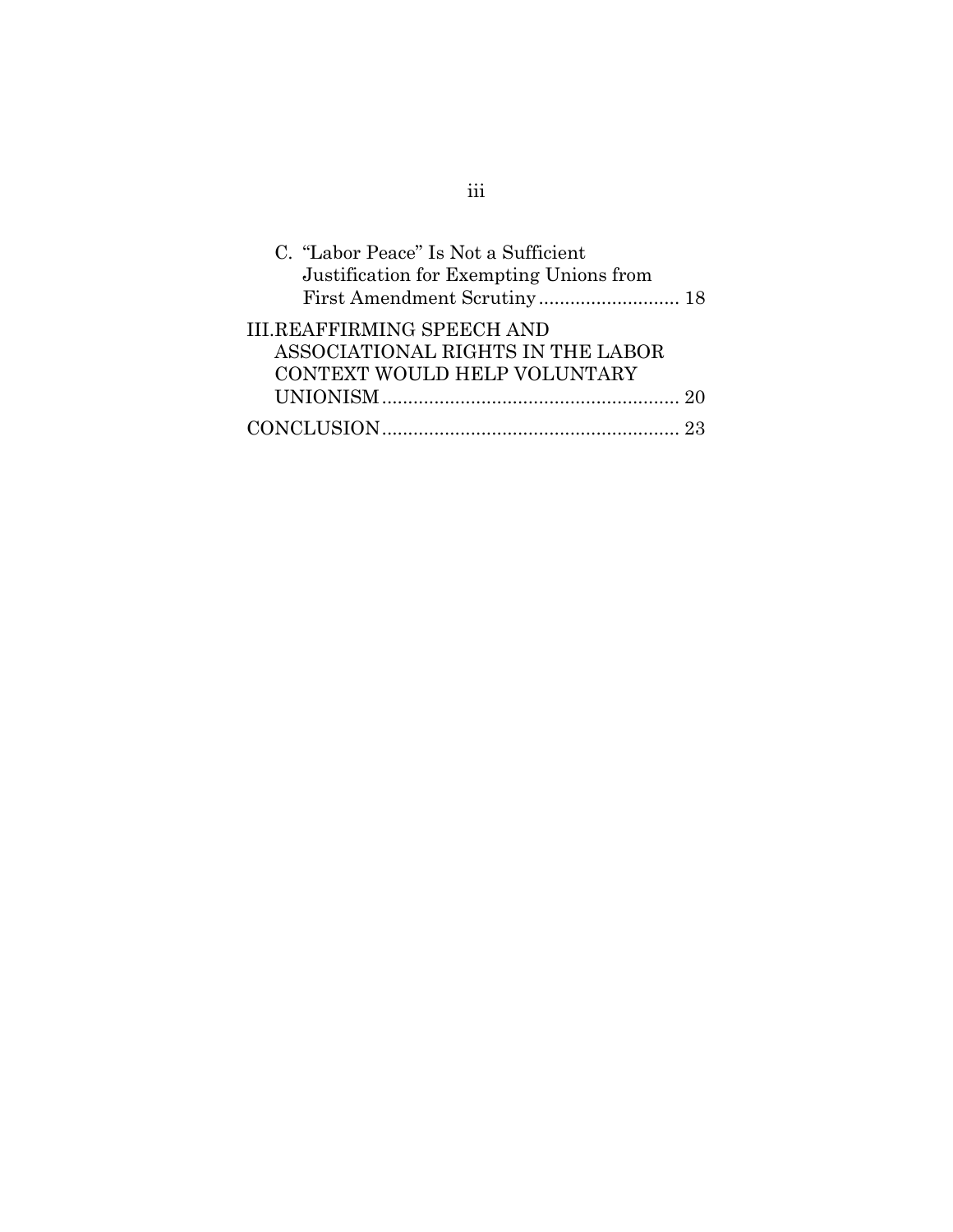# **TABLE OF AUTHORITIES**

**Page(s)**

### <span id="page-4-0"></span>**Cases**

| 14 Penn Plaza LLC v. Pyett, 556 U.S. 247 (2009) 12                                                  |
|-----------------------------------------------------------------------------------------------------|
| Abood v. Detroit Bd. of Educ.,                                                                      |
| Alexander v. Gardner-Denver Co.,                                                                    |
|                                                                                                     |
| Am. Commc'ns Ass'n v. Douds,                                                                        |
| Boy Scouts of America v. Dale,                                                                      |
| Buckley v. Valeo, 424 U.S. 1 (1976)  16, 17                                                         |
| Citizens Against Rent Control v. City of Berkeley,                                                  |
| City of Madison, Joint Sch. Dist. v. Wis. Emp't<br><i>Relations Comm'n, 429 U.S. 167 (1976)  11</i> |
| College Savings Bank v. Florida Prepaid<br>Postsecondary Ed. Expense Bd.,                           |
|                                                                                                     |
| Ford Motor Co. v. Huffman, 345 U.S. 330 (1953)  12                                                  |
| Harris v. Quinn, 134 S. Ct. 2618 (2014) 6                                                           |
| Janus v. Am. Fed'n of State, Cty., & Mun.<br><i>Employees, 138 S. Ct. 2448 (2018) passim</i>        |
| Knox v. SEIU, 567 U.S. 298 (2012)  3, 5, 16                                                         |
|                                                                                                     |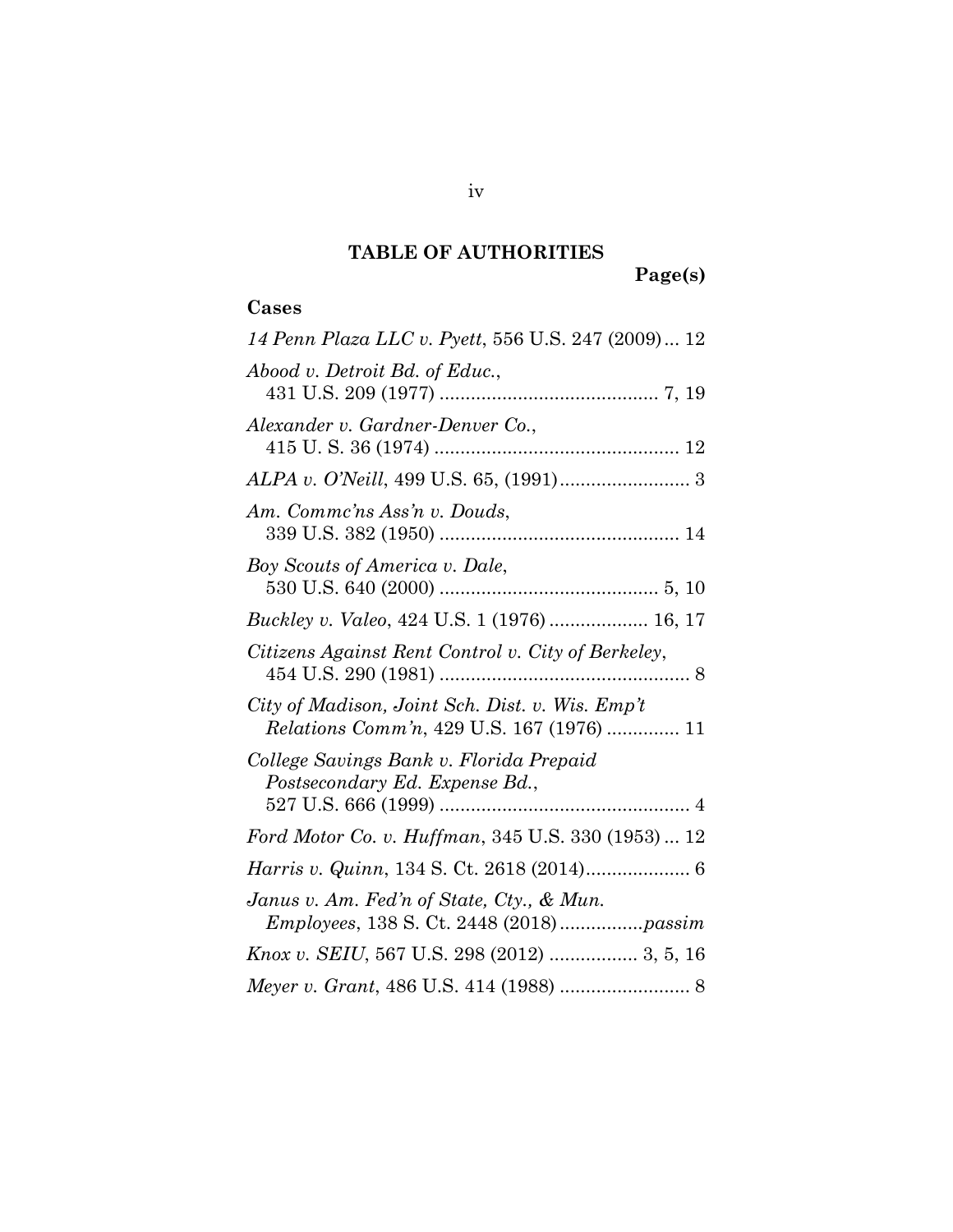| Minn. State Bd. for Cmty Colleges v. Knight,                  |
|---------------------------------------------------------------|
|                                                               |
| NAACP v. Alabama ex rel. Patterson,                           |
|                                                               |
| NAACP v. Button, 371 U.S. 415 (1963)  16                      |
| NLRB v. Allis-Chalmers Mfg. Co.,                              |
| <i>Pacific Gas &amp; Elec. Co. v. Public Util. Comm'n of</i>  |
| <i>Riley v. Nat'l Fed'n of Blind, 487 U.S. 781 (1988)  17</i> |
| Roberts v. U.S. Jaycees,                                      |
| Rumsfeld v. Forum for Academic & Institutional                |
| Smith v. Ark. State Highway Employees,                        |
| Steele v. Louisville & Nashville R. Co.,                      |
| Teamsters, Local 391 v. Terry,                                |
| United States v. United Foods,                                |
| Vaca v. Sipes, 386 U.S. 171 (1967)  14                        |
| W. Va. State Bd. of Educ. v. Barnette,                        |
| Wooley v. Maynard, 430 U.S. 705 (1977) 5                      |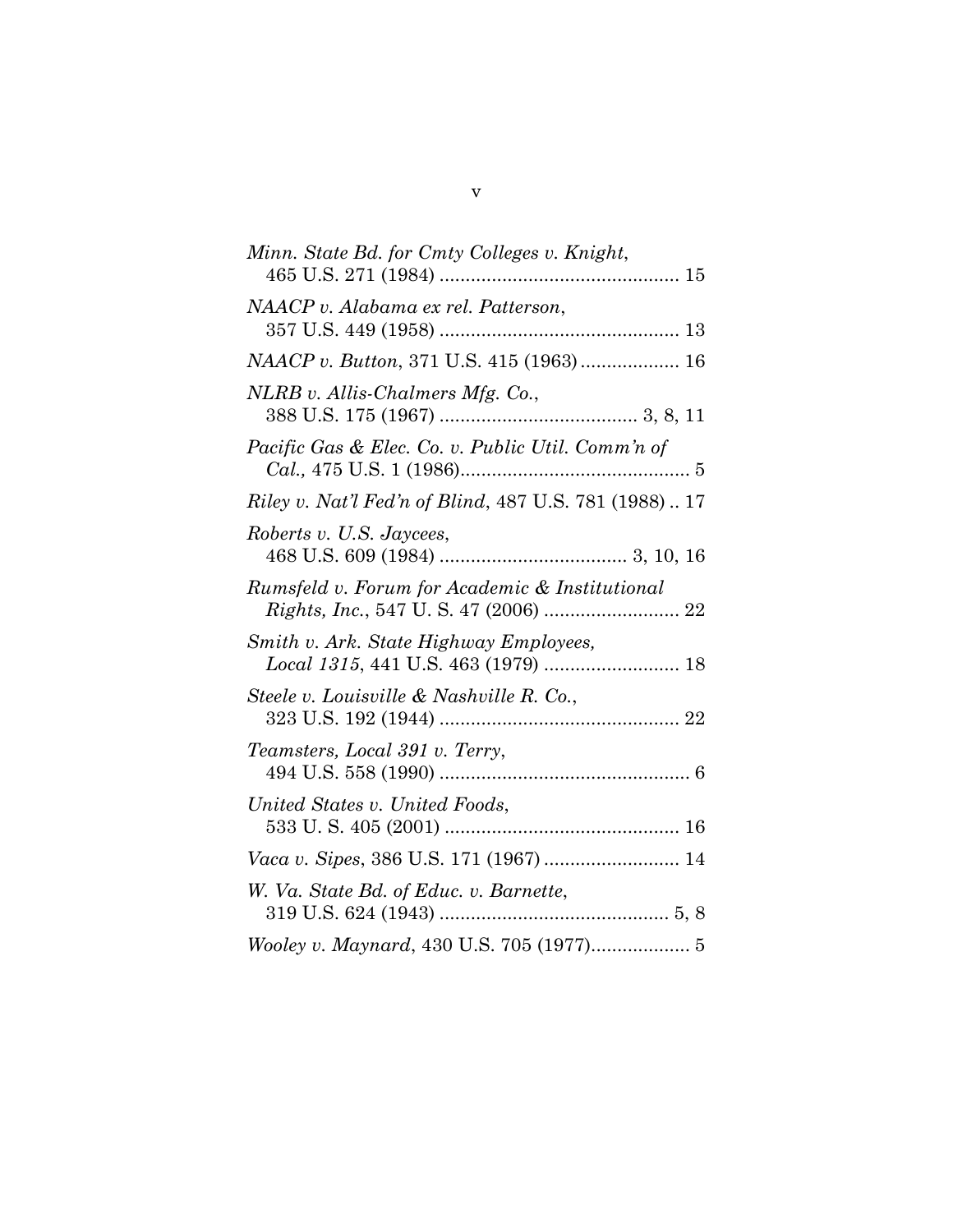### **Statutes**

# **Other Authorities**

| F.A. Hayek, Unions, Inflation, and Profits,<br>in The Public Stake in Union Power                                                                                     |
|-----------------------------------------------------------------------------------------------------------------------------------------------------------------------|
| Inter Faculty Organization, Political<br>Endorsements—Inter Faculty Organization,                                                                                     |
| Mark Harcourt, Helen Lam, How Much Would<br>US Union Membership Increase under a Policy<br>of Non-Exclusive Representation?,<br>32 Employee Relations, Issue 1 (2010) |
| Minnesota Campaign Finance and Public<br>Disclosure Board, Lobbying-organizations,                                                                                    |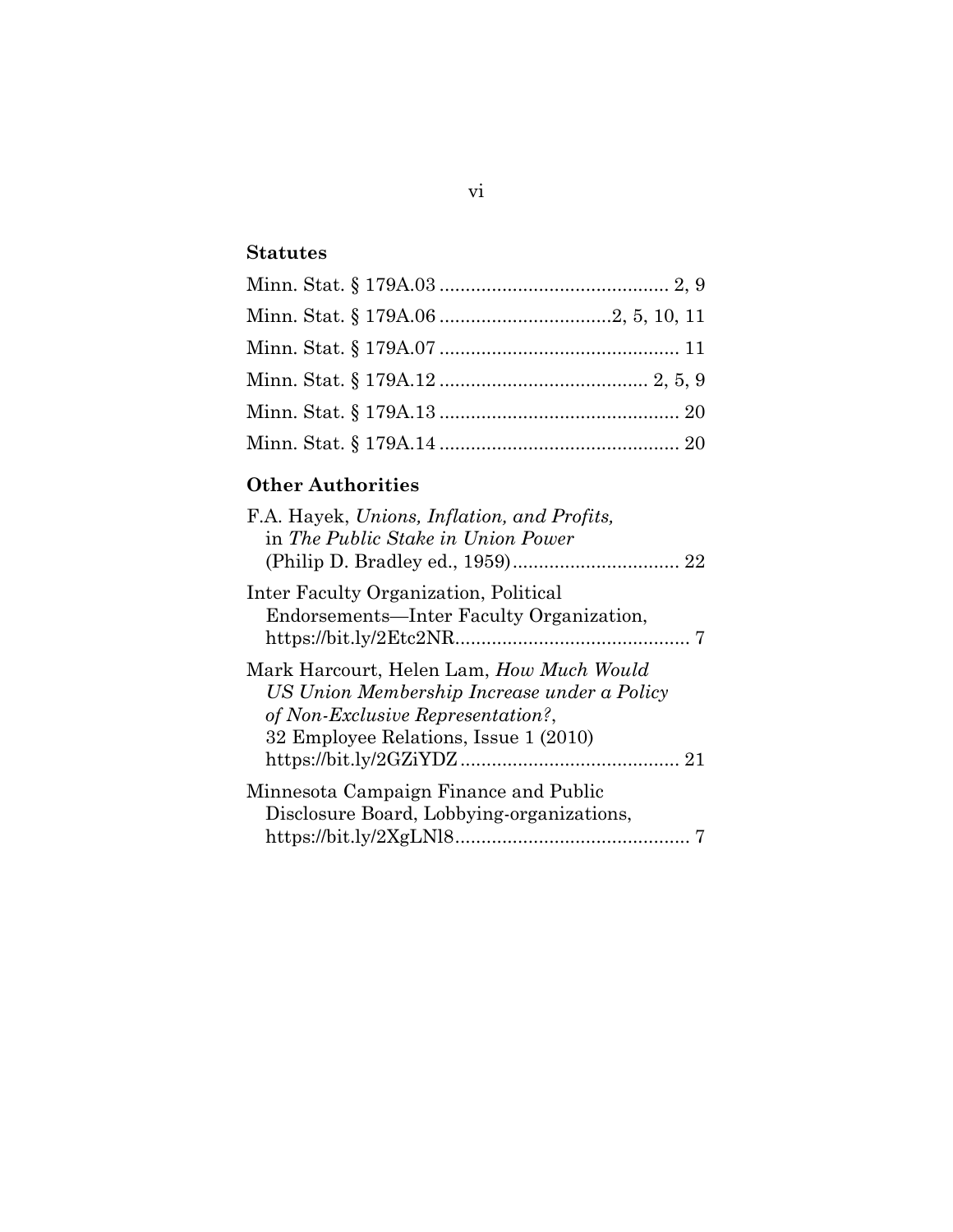#### **INTEREST OF THE** *AMICI CURIAE*<sup>1</sup>

<span id="page-7-0"></span>The Cato Institute was established in 1977 as a nonpartisan public policy research foundation dedicated to advancing the principles of individual liberty, free markets, and limited government. Cato's Robert A. Levy Center for Constitutional Studies was established to restore the principles of limited constitutional government that are the foundation of liberty. Toward those ends, Cato publishes books and studies, conducts conferences and forums, and produces the annual *Cato Supreme Court Review*.

The Yankee Institute is a nonprofit educational and advocacy organization based in Hartford, Connecticut. Yankee is a free-market think tank, providing legal and policy advocacy and education on Connecticut-centered issues. It focuses intently on, *inter alia*, protecting and extending the civil rights of government workers, including the First Amendment right to interact and negotiate with management on an individual basis if workers elect not to associate with an "exclusive representative" union.

This case concerns Cato because it implicates a government burden on individuals' exercise of their constitutional freedoms of association and expression. Yankee joins this brief's effort to aid the Court in determining the First Amendment implications of the constraints on association and other liberties arising from state laws such as the Minnesota law here.

 $\overline{a}$ 

<sup>1</sup> Rule 37 statement: Blanket consent was filed by both parties. Further, no party's counsel authored this brief in any part and *amicus* alone funded its preparation or submission.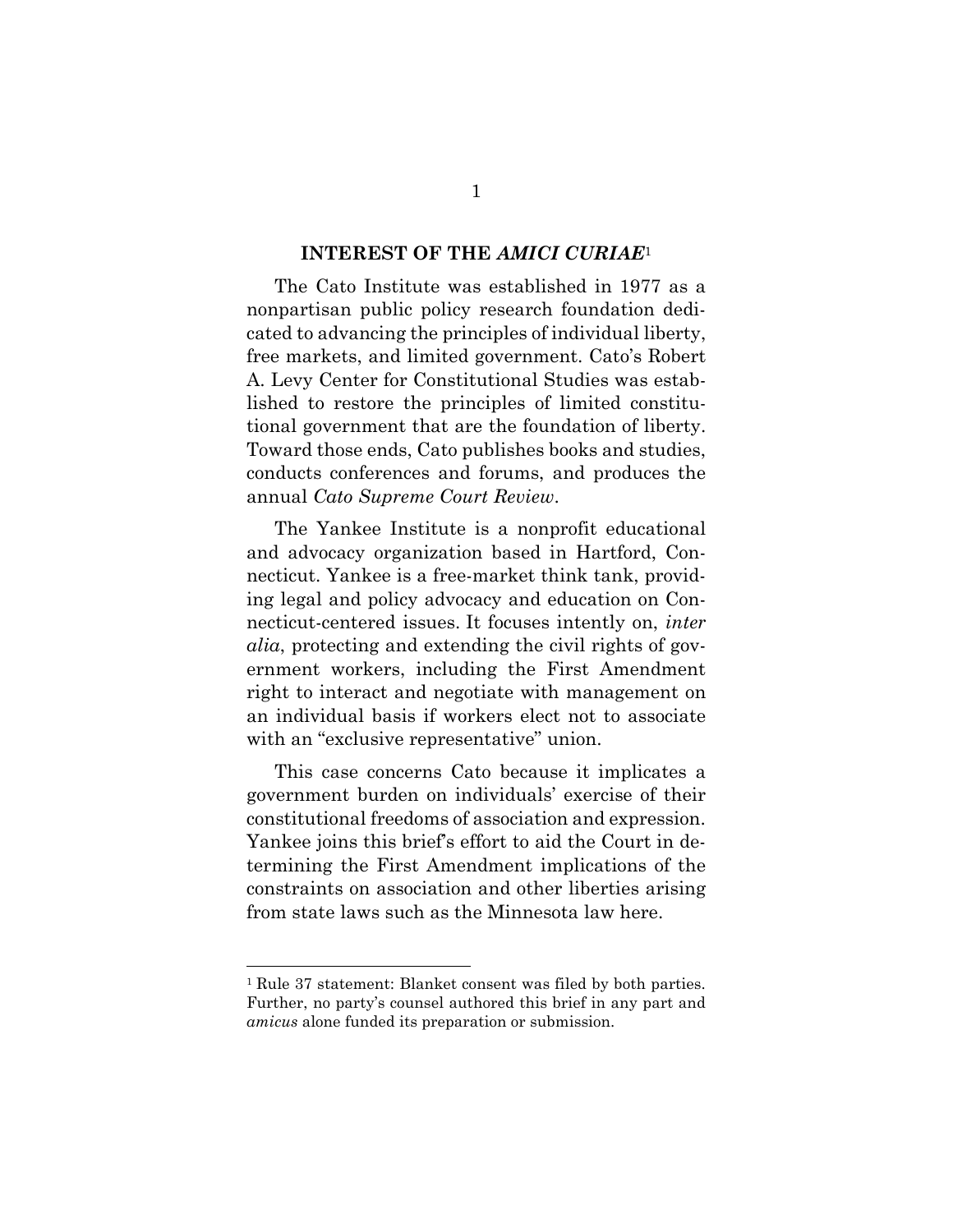#### I**NTRODUCTION AND SUMMARY OF ARGUMENT**

<span id="page-8-0"></span>Under Minnesota law, public employees are forced to associate and speak through a state-appointed labor union, even if they choose not to join and strongly object to the positions it takes in collective bargaining and other related activities. The statute at issue here explicitly states that "[p]ublic employees*, through their certified exclusive representative*, have the right and obligation to meet and negotiate in good faith with their employer." Minn. Stat. § 179A.06 subd. 5 (emphasis added). The state-designated union is recognized as the bargaining unit's only "representative" and is granted the right to speak "on behalf of *all* employees." Minn. Stat. §§ 179A.12, subd. 10, 179A.03, subd. 8 (emphasis added). As a condition of her employment at St. Cloud State University, Kathleen Uradnik is therefore forced to accept the Inter Faculty Organization ("IFO") as her "exclusive bargaining representative." Pet. App. 71. The IFO has the "exclusive" right to speak "on behalf" of her on employment issues and other "matters of substantial public concern." *Janus v. Am. Fed'n of State, Cty., & Mun. Employees*, 138 S. Ct. 2448, 2460 (2018). Such arrangements plainly violate Petitioner's and other dissenting nonmembers' associational rights.

As the Court recognized in *Janus*, designating a union as the exclusive representative of nonmembers inflicts a "significant impingement on associational freedoms that would not be tolerated in other contexts." *Id.* at 2478. Designation as the exclusive representative essentially creates an unwelcome agency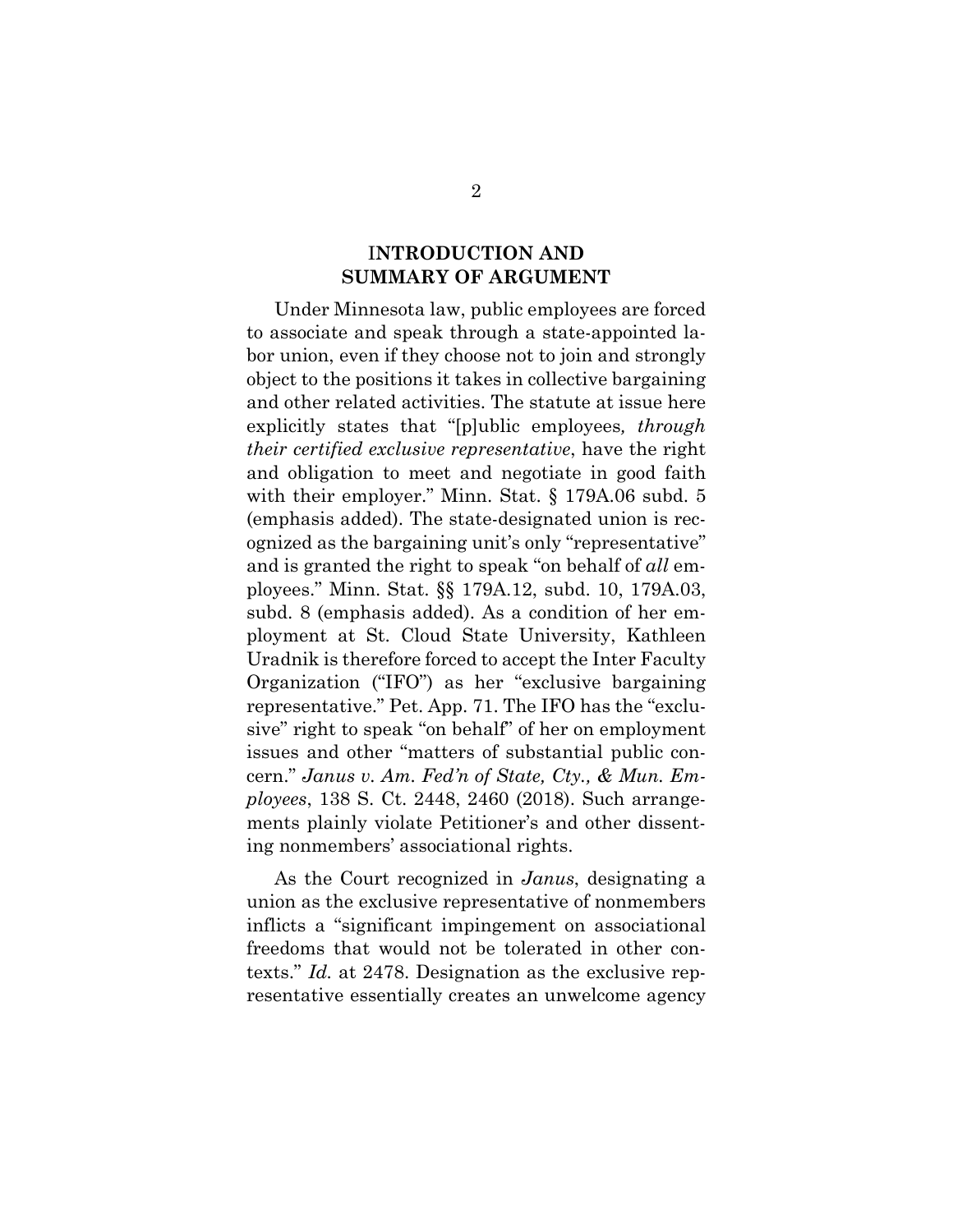relationship between the union and dissenting nonmembers. *See ALPA v. O'Neill*, 499 U.S. 65, 74–75 (1991). Exclusive representation grants a union a monopoly on work-related expressive association, meaning employees cannot choose to forgo union representation nor elect to be represented by an alternative union. The union can even advance its own political agenda at the expense of dissenting minority members and nonmembers. *See Knox v. SEIU*, 567 U.S. 298, 310 (2012) (noting that "a public sector union takes many positions during collective bargaining that have powerful political and civic consequences"). The union may also negotiate contracts for all employees, even those who fundamentally oppose the union's advocacy. *See NLRB v. Allis-Chalmers Mfg. Co.*, 388 U.S. 175, 180 (1967) (concluding that union representation "extinguishes the individual employee's power to order his own relations with his employer and creates a power vested in the chosen representative to act in the interests of all employees").

Along with the right to associate, the Court has long recognized that "[f]reedom of association . . . plainly presupposes a freedom *not* to associate." *Roberts v. U.S. Jaycees*, 468 U.S. 609, 623 (1984) (emphasis added). And "[t]he right to eschew association for expressive purposes is likewise protected." *Janus*, 138 S. Ct. at 2463. But in the labor context, courts are reluctant to subject public unions to any degree of scrutiny due to states' purported interest in "labor peace." Exclusive representation regimes, however, are not supported by any state interest—let alone a compelling one—that might justify the significant impingements on associational rights it imposes. Put simply,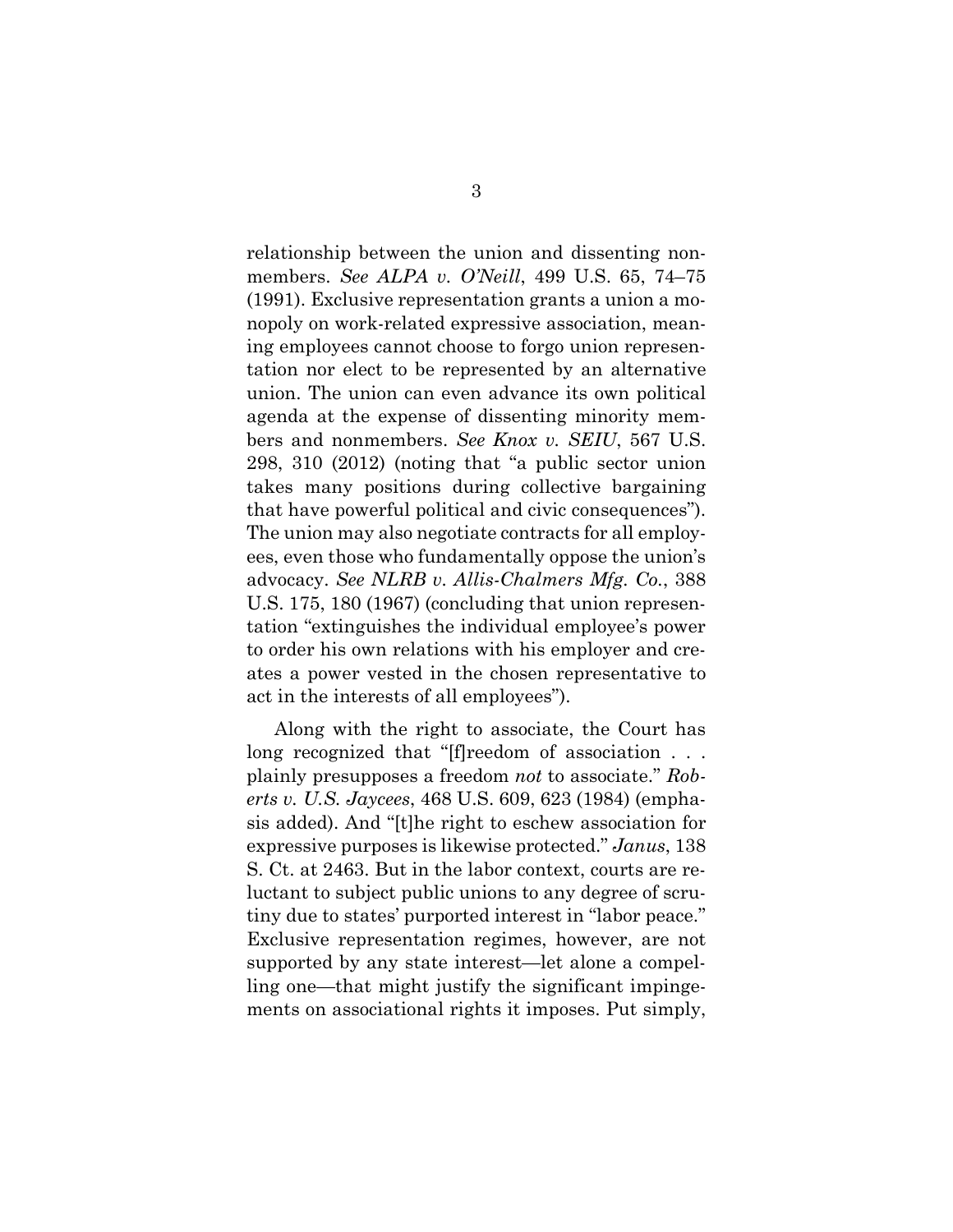there is no labor exception to the First Amendment, and labor laws that violate constitutional principles must be held to heightened judicial scrutiny.

*Amici* agree with Petitioner that the question presented is one of "profound importance" that "has never received careful attention from this Court." Pet. at 9. Forcing dissenting nonmembers to associate with and speak through a state-appointed union that they did not vote for is a clear violation of fundamental First Amendment principles. Courts "do not presume acquiescence in the loss of fundamental rights." *College Savings Bank v. Florida Prepaid Postsecondary Ed. Expense Bd.*, 527 U.S. 666, 682 (1999). This case presents an ideal vehicle for setting the record straight by reaffirming associational rights in the labor context. The Court should establish once and for all that public employees do not leave their constitutional rights at the workplace door.

#### **ARGUMENT**

#### <span id="page-10-0"></span>**I. STATE-COMPELLED EXCLUSIVE REPRE-SENTATION INFLICTS A SIGNIFICANT HARM ON ASSOCIATIONAL FREEDOMS**

#### <span id="page-10-1"></span>**A. Exclusive Representation Compels Expressive Association Unions, Over the Objections of Dissenting Nonmembers**

Forcing free and independent individuals to associate with a state-designated union and endorse ideas they find objectionable raises serious First Amendment concerns. As the Court has repeatedly held, the First Amendment protects "both the right to speak freely and the right to refrain from speaking at all.'" *Janus*, 138 S. Ct. at 2463 (quoting *Wooley v. Maynard*,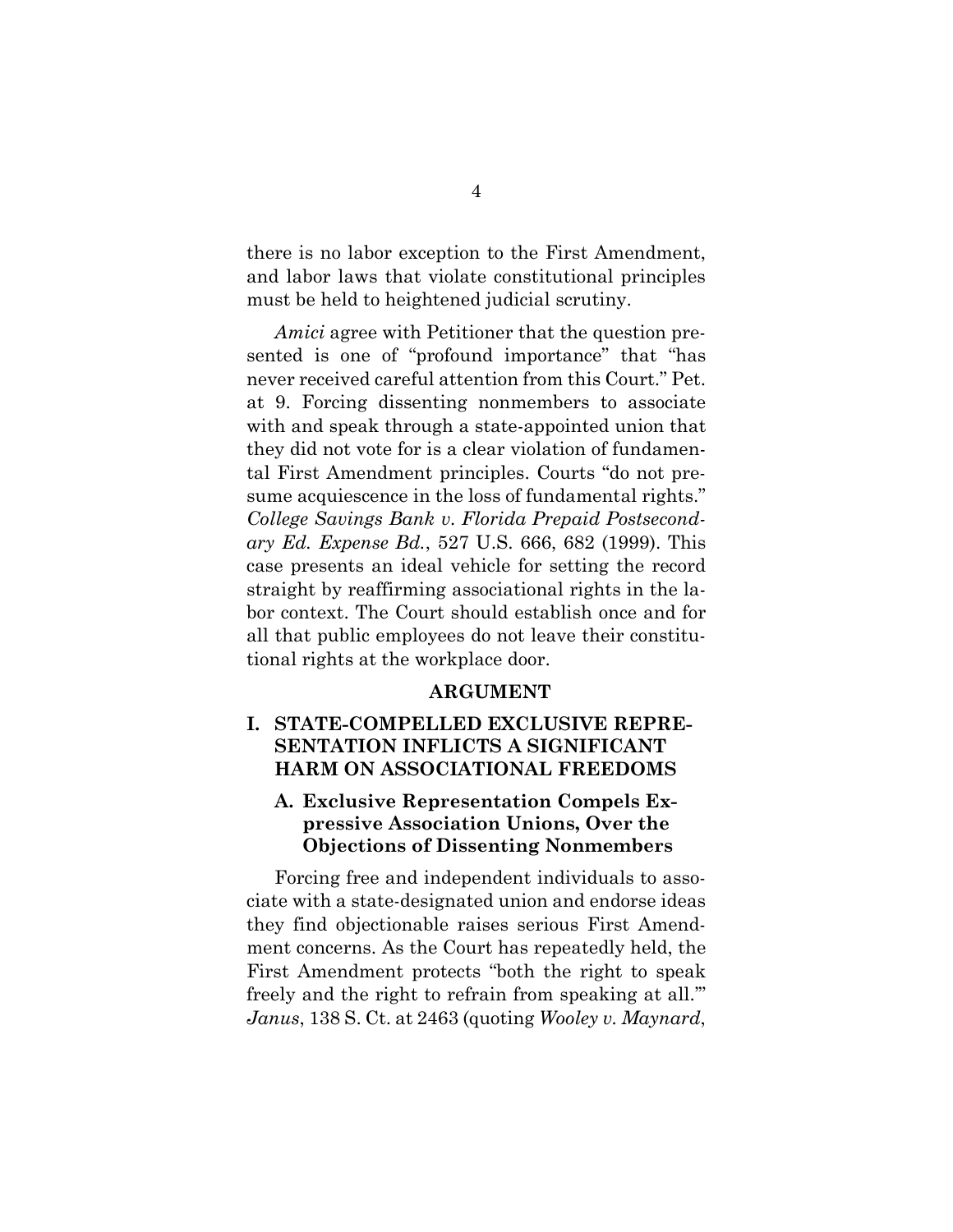430 U.S. 705, 714 (1977)). The government may not "require affirmation of a belief and an attitude of mind," nor may it "force an American citizen publicly to profess any statement of belief." *W. Va. State Bd. of Educ. v. Barnette*, 319 U.S. 624, 633–634 (1943). Moreover, "[f]orced associations that burden protected speech are impermissible." *Pacific Gas & Elec. Co. v. Public Util. Comm'n of Cal.,* 475 U.S. 1, 12 (1986) (plurality op.). An association "is protected by the First Amendment's expressive associational right" if the parties come together to "engage in some form of expression, whether it be public or private." *Boy Scouts of America v. Dale*, 530 U.S. 640, 648 (2000). And "[t]he ability of like-minded individuals to associate for the purpose of expressing commonly held views may not be curtailed." *Knox,* 567 U.S. at 309.

When a state appoints a union as the exclusive representative of unwilling public employees and permits it to speak on their behalf, it compels those employees to engage in expressive association. The Minnesota statute at issue does just that by forcing Petitioner and other dissenting nonmembers to accept the speech of the state-designated union as their own. State law recognizes the Inter Faculty Organization ("IFO") as "the exclusive bargaining representative" for "all faculty members" at Petitioner's public university. Pet. App. 71. In this role, the IFO is the only "representative" of the bargaining unit, Minn. Stat. §§ 179A.12, subd. 10, 179A.03, subd. 8, and has the exclusive right "to meet and negotiate with the employer on behalf of all employees in the appropriate unit." Minn. Stat. § 179A.03, subd. 8; *see also* Minn. Stat. § 179A.06, subd. 5. Consequently, when the IFO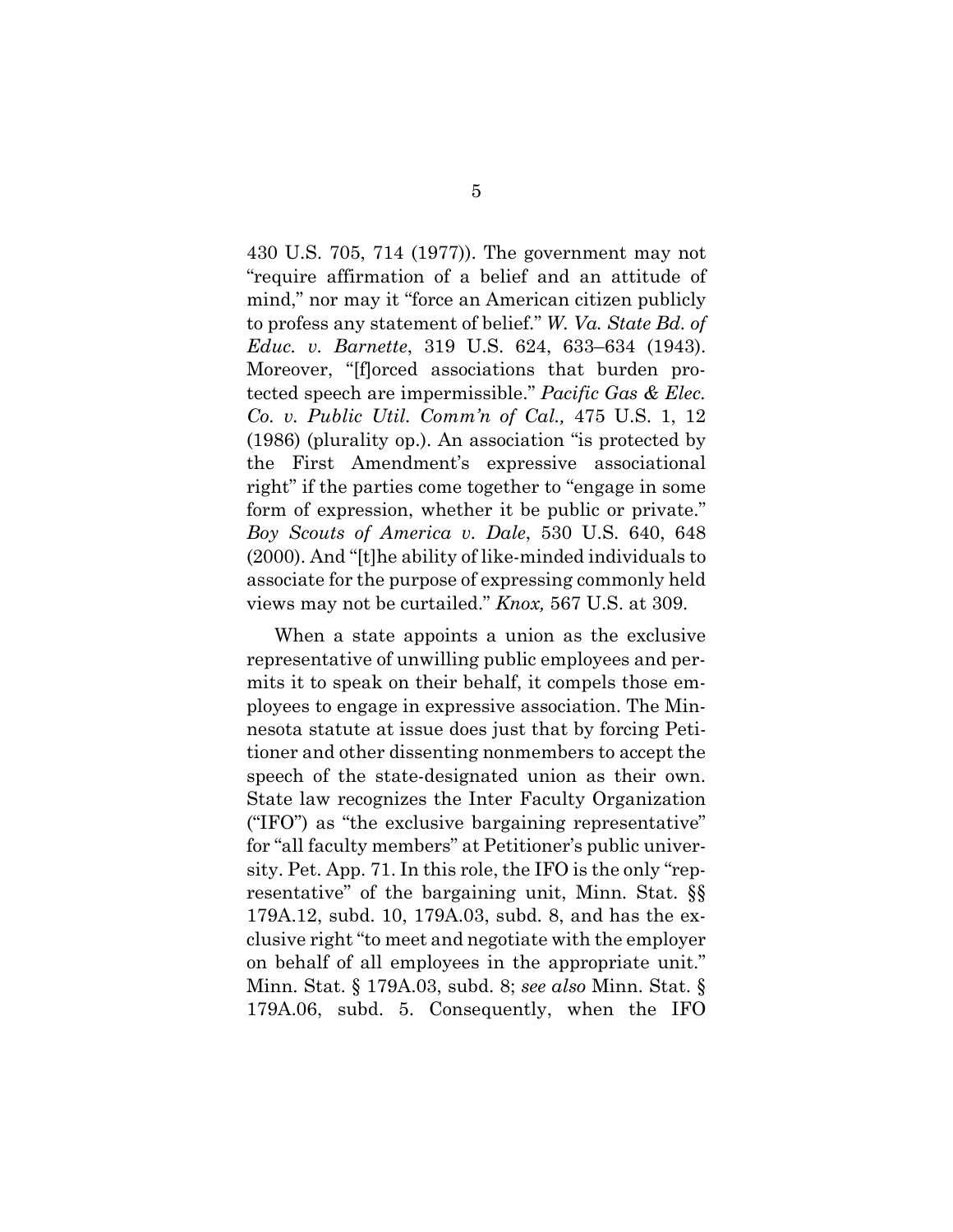speaks, it puts its own words in the mouths of Petitioner and other dissenting nonmembers.

Any position the IFO takes during collective bargaining is necessarily imputed to all bargaining unit employees, including those who have refused to join the union and vehemently disagree with its positions. Petitioner herself strongly opposes many positions the IFO has taken on issues involving "wages, hours, and conditions of employment," "the cutting of academic programs," and other matters regarding job seniority. *See* Pet. App. 34–36. However, since "an individual employee lacks direct control over a union's actions," *Teamsters, Local 391 v. Terry*, 494 U.S. 558, 567 (1990), exclusive representatives are authorized to engage in speech that individual employees oppose. *See Knox*, 567 U.S. at 310.

Importantly, the IFO's speech is not limited merely to economic issues affecting the workplace. *See Janus*, 138 S. Ct. at 2465 (explaining that in the public union context "it is apparent that the speech is not commercial speech."). Even on controversial political matters, Petitioner is forced to accept the IFO's speech as her own. As the Court recognized in *Harris v. Quinn*, "[i]n the public sector, core issues such as wages, pensions, and benefits are important political issues." 134 S. Ct. 2618, 2632 (2014). It is undisputed that these topics are "matters of substantial public concern." *Janus*, 138 S. Ct. at 2460. In *Janus*, the Court pointed to numerous positions taken by unions during collective bargaining that involved political issues. *Id.* at 2476–77 (citing examples of unions "speak[ing] out in collective bargaining on controversial subjects such as climate change, the Confederacy,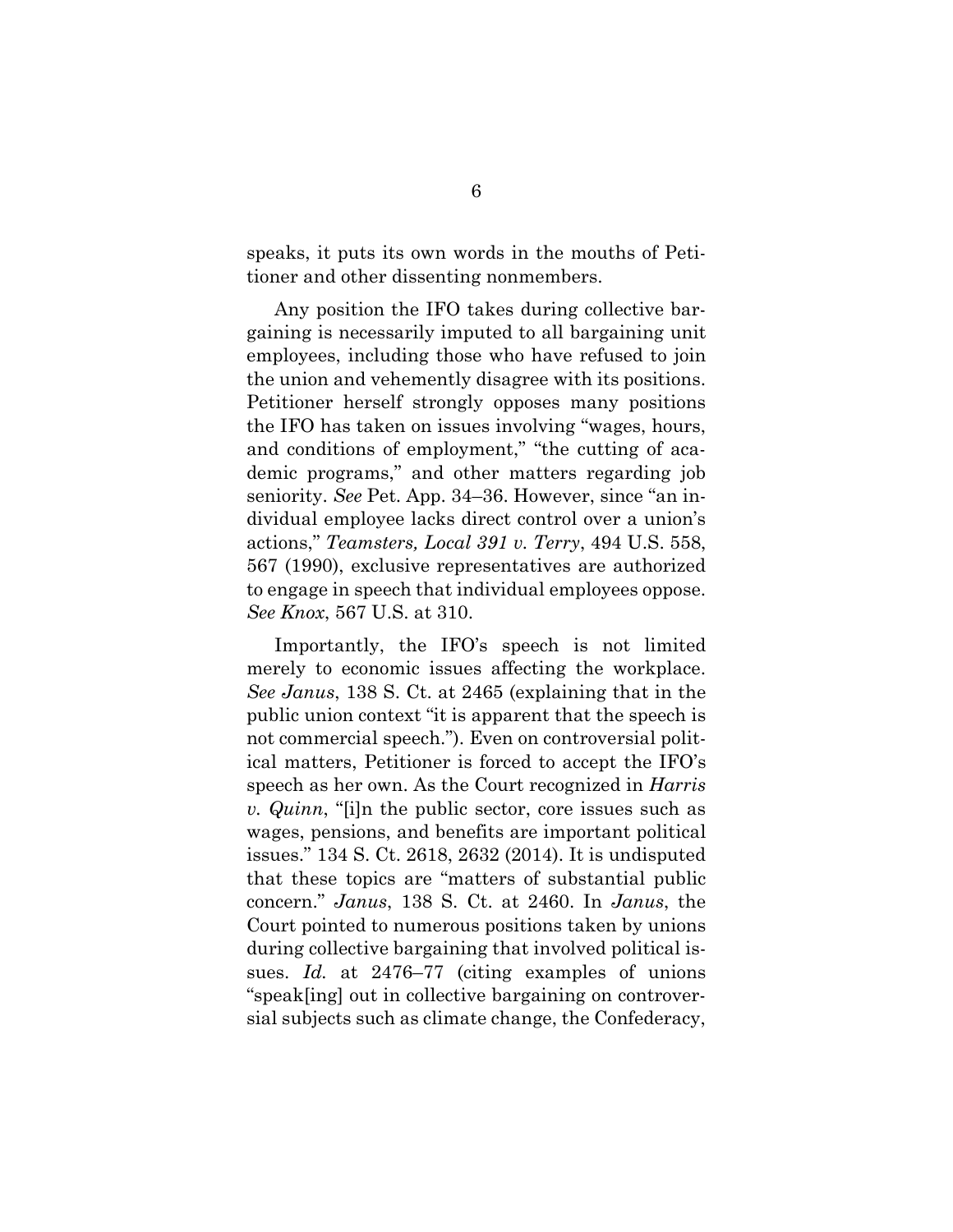sexual orientation and gender identity, evolution, and minority religions.").

As other *amici* have discussed at length in their briefs, the IFO has spoken on various political matters. During the 2018 elections, for example, it issued political endorsements for several state offices. *See* Inter Faculty Organization, Political Endorsements— Inter Faculty Organization, https://bit.ly/2Etc2NR. The IFO has also lobbied the Minnesota legislature and executive branch on a variety of policy matters, from education policy to pensions, taxes, human rights, and more. *See* Minnesota Campaign Finance and Public Disclosure Board, Lobbying-organizations, https://bit.ly/2XgLNl8. Given the blurred line between collective bargaining and political advocacy, it is only natural that Petitioner would refuse to associate with a union that may support politicians or policies contrary to her interests.

The nature of public unions makes it practically impossible to separate activities that are political from those that are "germane" to collective bargaining. *See Abood v. Detroit Bd. of Educ.*, 431 U.S. 209, 213, 235 (1977). This point underscores why exclusive representation in the public union context imposes such a serious impingement on associational freedoms. Regardless of their individual stances on political issues, the IFO's speech is attributed to both union members and nonmembers alike. There is simply no justification for Minnesota to require Petitioner and other dissenting nonmembers to "express[] support for a particular set of positions on controversial public issues." *Janus*, 138 S. Ct. at 2464.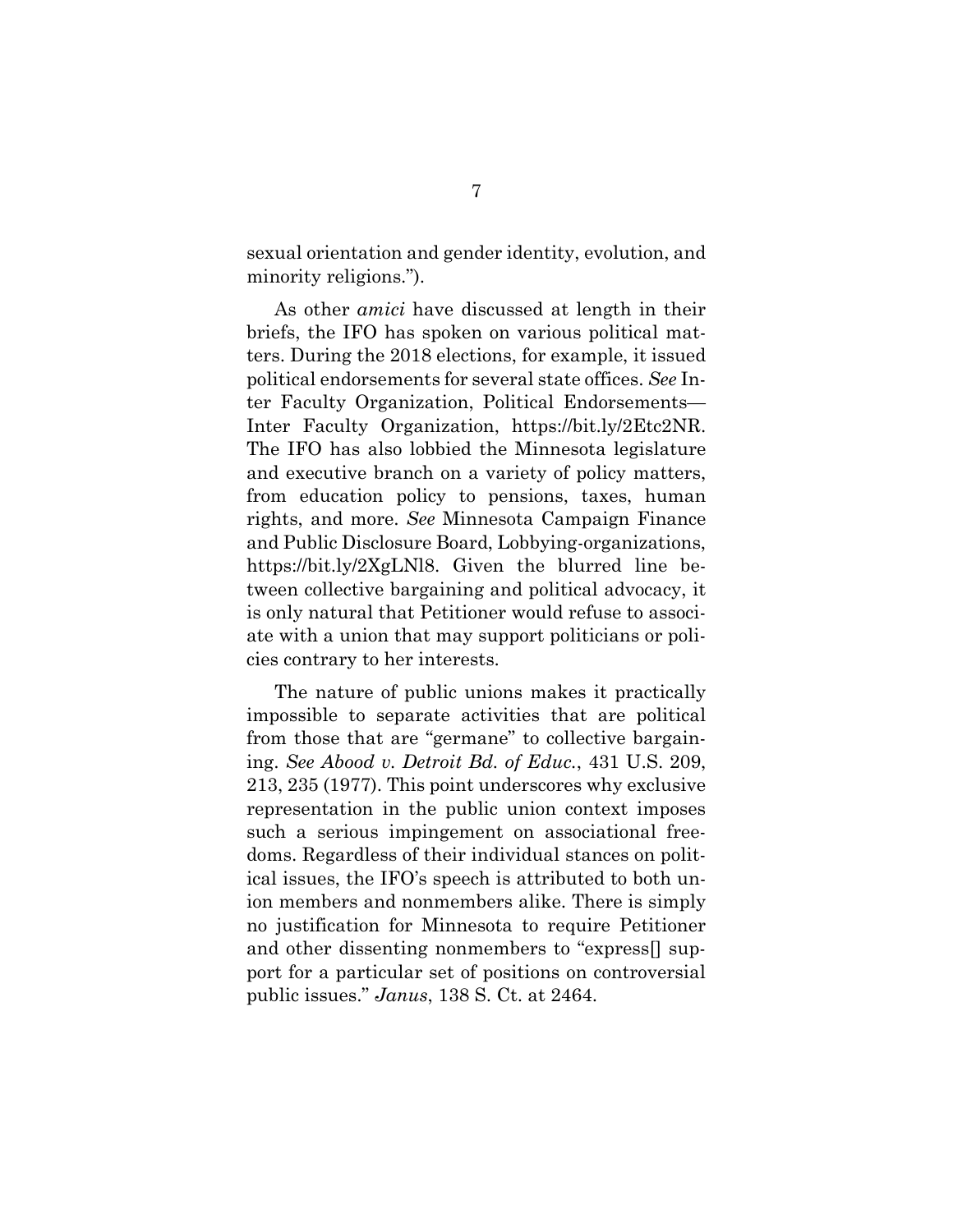Exclusive representation regimes like Minnesota's are nothing more than mandatory expressive associations that force public employees to adopt positions that are contrary to their sincerely held beliefs. *See Allis-Chalmers*, 388 U.S. at 180 (quoting *Barnette*, 319 U.S. at 633) (likening exclusive representation to "a law commanding 'involuntary affirmation' of objected-to beliefs"). The Court's jurisprudence on this point is clear: "The First Amendment protects [individuals'] right not only to advocate their cause but also to select what they believe to be the most effective means for so doing." *Meyer v. Grant*, 486 U.S. 414, 424 (1988). Individuals' right to choose who petitions the government on their behalf is a fundamental liberty protected by the First Amendment. *See Citizens Against Rent Control v. City of Berkeley*, 454 U.S. 290, 294–95 (1981). If the First Amendment has any meaning at all, it must mean that the government cannot chose who speaks for employees in their relations with the government. The Minnesota statute at issue here clearly violates these core First Amendment principles and should be found unconstitutional.

#### <span id="page-14-0"></span>**B. Bestowing Exclusive Representatives with Monopoly Powers Based on a One-Time Election Violates Dissenting Employees' Freedom of Association**

If a modern democratic government claimed to have legitimate governing power over all citizens even dissenting ones—based on a single vote that occurred over 40 years ago, international observers would quickly and correctly describe it as a dictatorship that violates the basic rights of its citizens to have a voice in their governing institutions. Yet the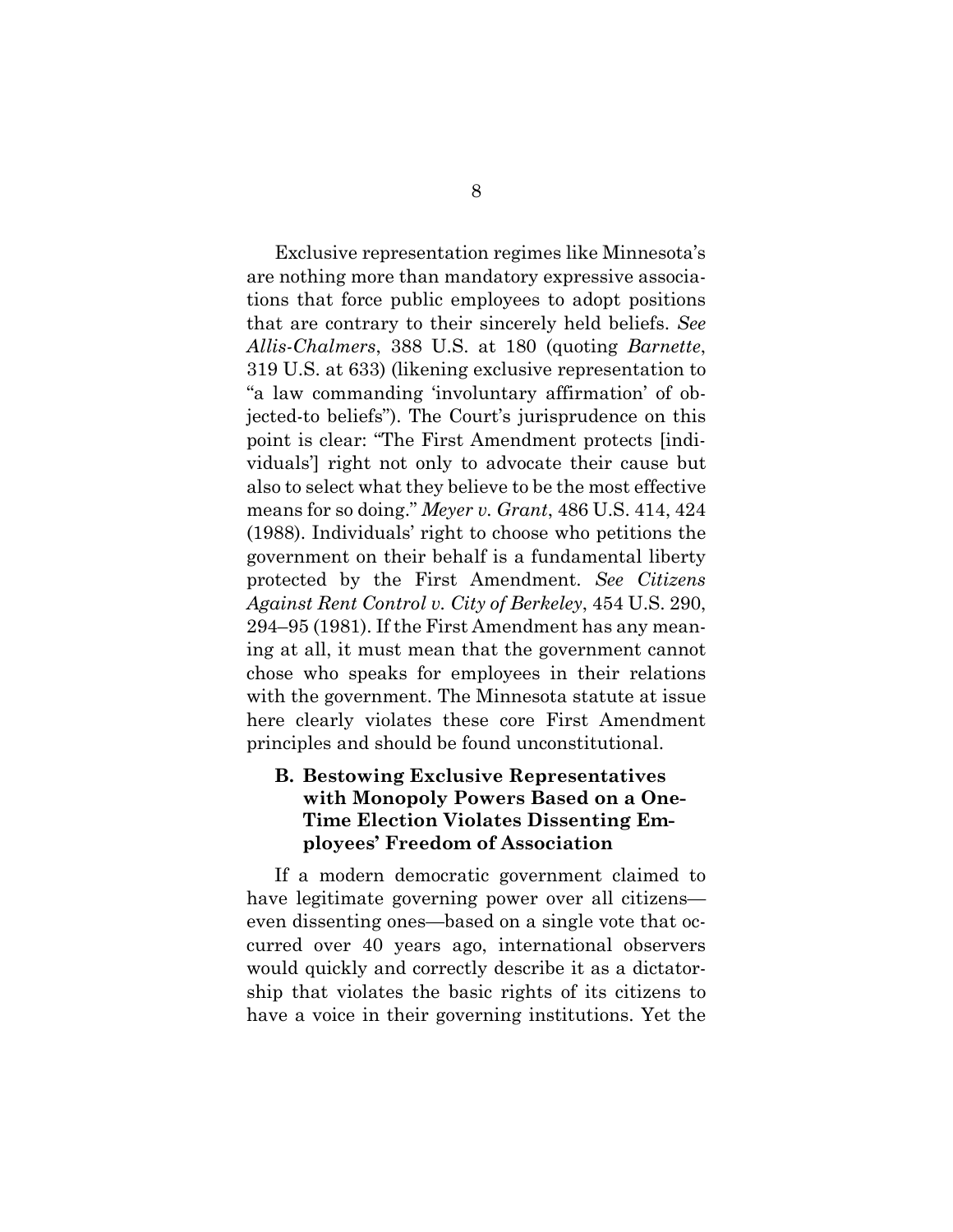IFO claims similar power and legitimacy here. And crucially, the IFO is not even a government, but an association that has been illegitimately granted an extraordinary and unique power usually reserved to governments: the power to coerce dissenters.

The IFO was originally elected and certified as the exclusive representative for teachers at Minnesota's seven public universities in 1975. Petitioner did not begin her employment until 1999 and thus never had a chance to vote for the IFO. Even though Petitioner opposes the IFO's advocacy and does not wish to be associated with its speech, she is nonetheless forced to accept the IFO as the only "representative" that speaks "on behalf" of her. Pet. App. 73; Minn. Stat. § 179A.03, subd. 8. And Petitioner's situation is not an isolated one. As other *amici* point out, most public employees under state-compelled representation regimes were never afforded the opportunity to refuse representation or vote for the union of their choice.

To become certified as an "exclusive representative of all employees in a [bargaining] unit" in Minnesota, a union must receive a majority of votes from employees or submit proof that a majority of employees wish to be represented by the union. Minn. Stat. § 179A.12 subd. 2–3, 10. Upon certification, the union remains certified in perpetuity unless it is "decertified" or "another representative is certified in its place." Minn. Stat. § 179A.12 subd. 1. The union's exclusive status restricts employees' rights to "express or communicate a view, grievance, complaint, or opinion on any matter related to the conditions or compensation of public employment or their betterment" where that expression of views would "circumvent the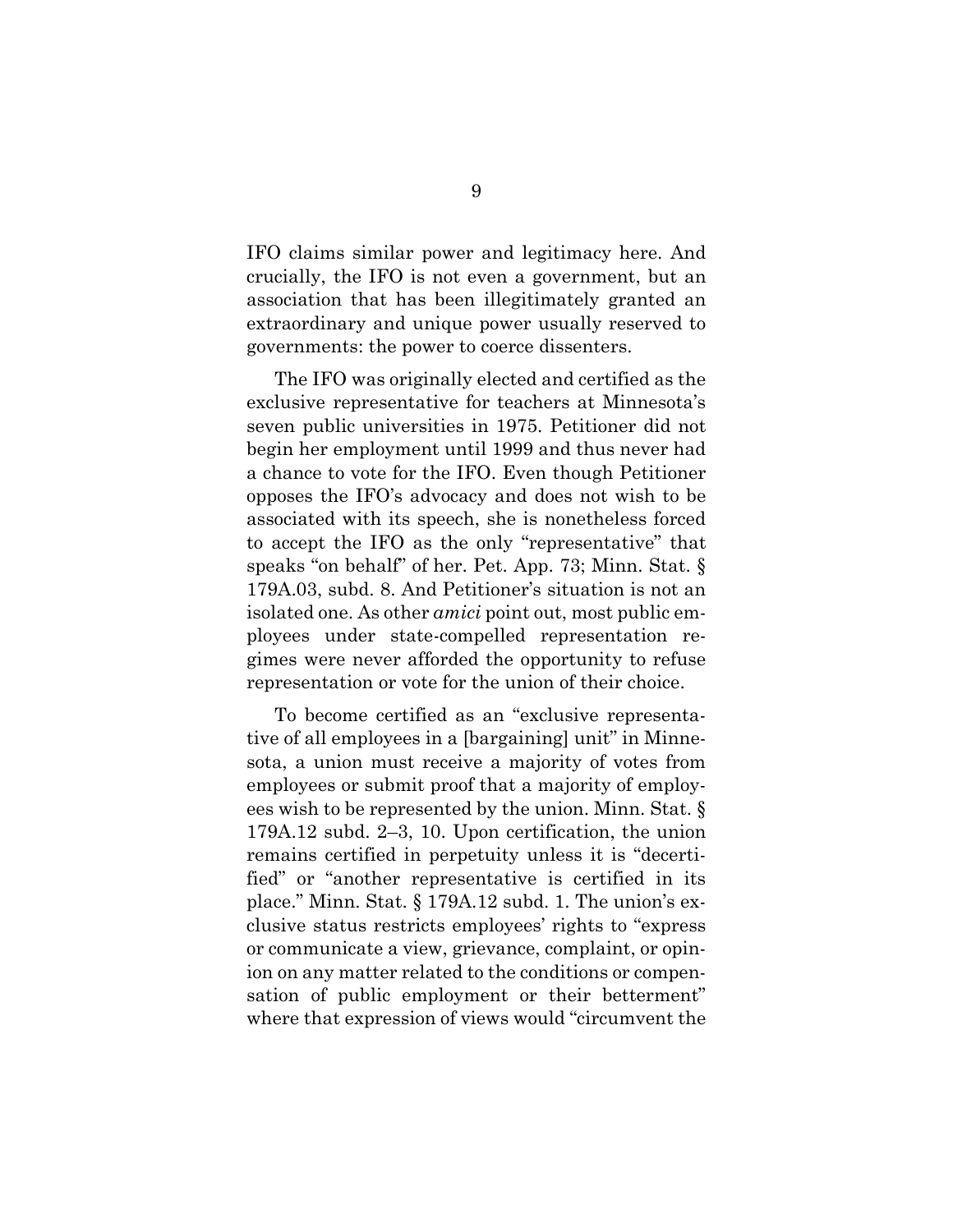rights of the exclusive representative." Minn. Stat. § 179A.06, subd.1. This effectively gives the designated union a monopoly on workplace associations and employment-related communications with the employer.

As this Court has consistently recognized, the "[f]reedom of association . . . plainly presupposes a freedom *not* to associate." *Roberts,* 468 U.S. 609 at 623. "The right to eschew association for expressive purposes is likewise protected." *Janus*, 138 S. Ct. at 2463. "[W]hen the State interferes with individuals' selection of those with whom they wish to join in a common endeavor, freedom of association . . . may be implicated." *Roberts*, 468 U.S. at 618. Conferring monopoly power to a union designated by a majority of employees based on a one-time election impermissibly denies freedom of association to those who did not have a chance to vote for the representative.

This Court has made clear that "[i]mpediments to the exercise of one's right to choose one's associates can violate the right of association protected by the First Amendment." *Dale*, 530 U.S. at 658. That is precisely what is happening in this case—and in many others around the nation. Instead of voluntarily selecting a union representative of her choice, Petitioner is compelled to accept one that was chosen *by past employees*. The right to choose one's own representative is "crucial in preventing the majority from imposing its views on groups that would rather express other, perhaps unpopular, ideas." *Id.* at 648. Allowing exclusive representation permits "one side of a debatable public question to have a monopoly in expressing its views to the government" and this "is the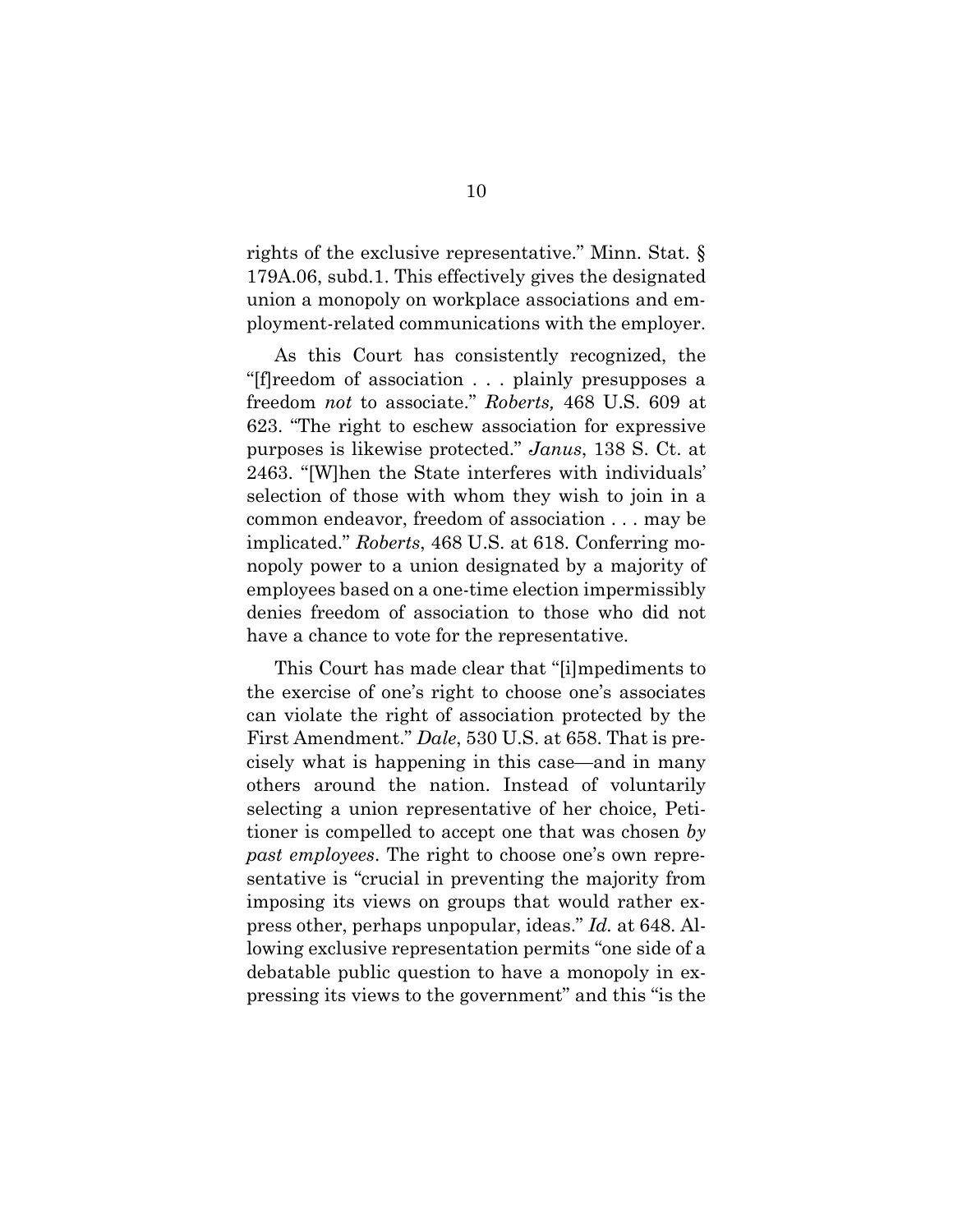antithesis of constitutional guarantees." *City of Madison, Joint Sch. Dist. v. Wis. Emp't Relations Comm'n*, 429 U.S. 167, 175–76 (1976).

#### <span id="page-17-0"></span>**C. Exclusive Representation Denies Nonmembers the Right to Negotiate and Contract with Their Employer**

"[D]esignating a union as the employees' exclusive representative substantially restricts the rights of individual employees. Among other things, this designation means that individual employees may not . . . negotiate directly with their employer." *Janus*, 138 S. Ct. at 2460. The state-designated representative has the exclusive right to contract for and legally bind all employees in the bargaining unit. *See Allis-Chalmers Mfg. Co.*, 388 U.S. at 180. This practice "extinguishes the individual employee's power to order his own relations with his employer and creates a power vested in the chosen representative to act in the interests of all employees." *Id.*

Under Minnesota law, "[p]ublic employees, *through their certified exclusive representative*, have the right and obligation to meet and negotiate in good faith with their employer regarding grievance procedures and the terms and conditions of employment." Minn. Stat. § 179A.06, subd. 5 (emphasis added). "If an exclusive representative has been certified for an appropriate unit, *the employer shall not meet and negotiate or meet and confer with any employee or group of employees* who are in that unit except through the exclusive representative." *See* Minn. Stat. § 179A.07, subd. 4 (emphasis added). Petitioner is thus "restricted from speaking on [her] own behalf by virtue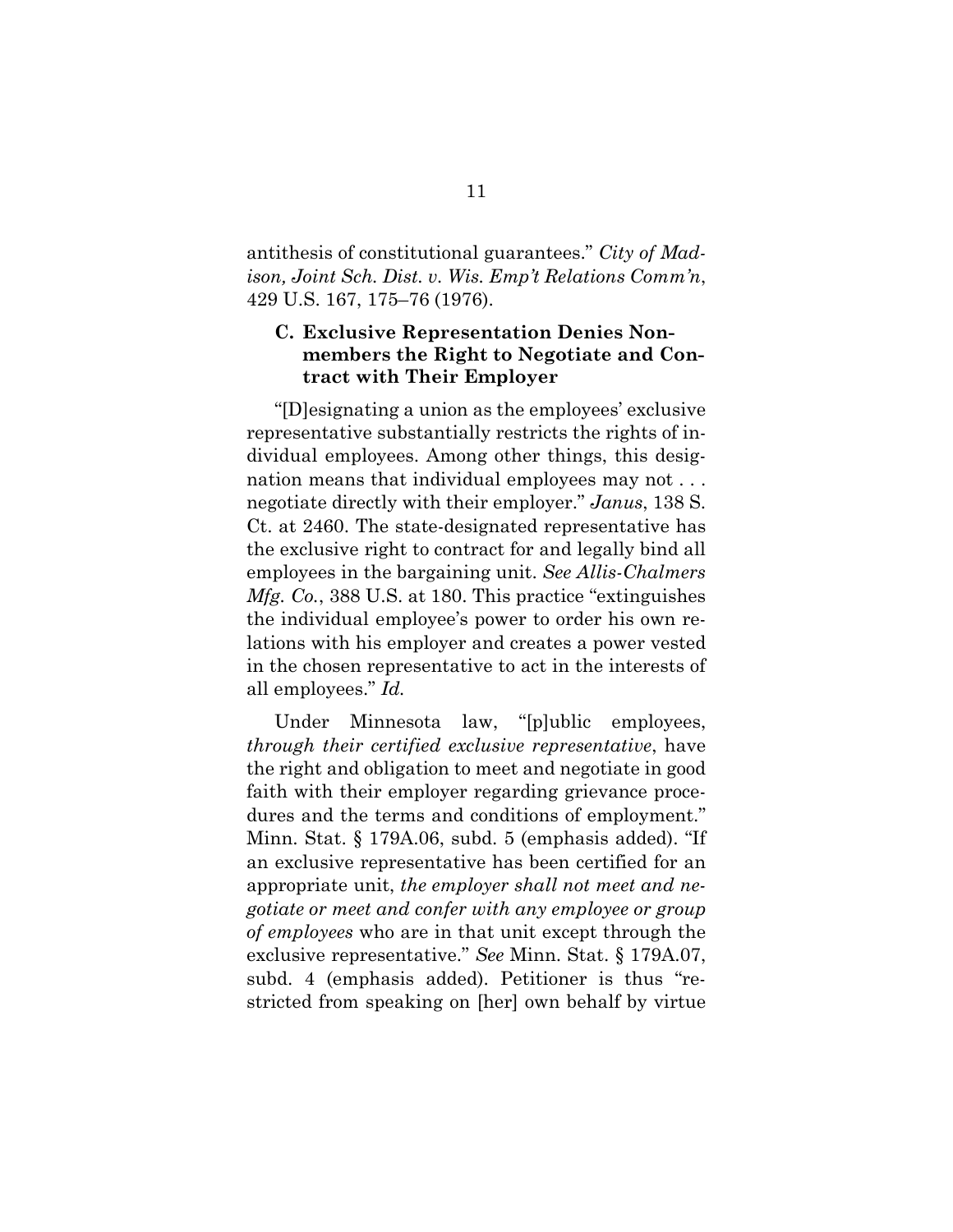of the Union's designation as [her] exclusive bargaining agent." Pet. App. 36.

Exclusive representation prevents workers from negotiating directly with their employers to develop contracts that fit their individual situations. For example, employees with different preferences—such as parents who may value shift flexibility or paid leave over other benefits—are unable to negotiate different terms of employment through another representative or on an individual basis. Once an exclusive representative is designated, then all bargaining unit employees must accept the contract the union negotiates. This inevitably leads to one-size-fits-all contracts that ignore the needs of individual employees.

Unions can even enter into binding contracts and make other decisions that harm employees' interests. *See Ford Motor Co. v. Huffman*, 345 U.S. 330, 338, 349-40 (1953). After all, unions have institutional interests of their own that may not coincide with individual members' interests. For example, an exclusive representative can waive nonconsenting individuals' rights to bring discrimination claims in court. *14 Penn Plaza LLC v. Pyett*, 556 U.S. 247, 271 (2009). And only the exclusive representative has the power to commence and escalate a grievance proceeding. Pet. App. 107–10. Indeed, here the IFO declined to file a grievance on behalf of Petitioner. Pet. App. 36. When a union controls the levers of workplace relations it may subordinate "the interests of [an] individual employee . . . to the collective interests of all employees in the bargaining unit." *Alexander v. Gardner-Denver Co.*, 415 U. S. 36, 58, n. 19 (1974).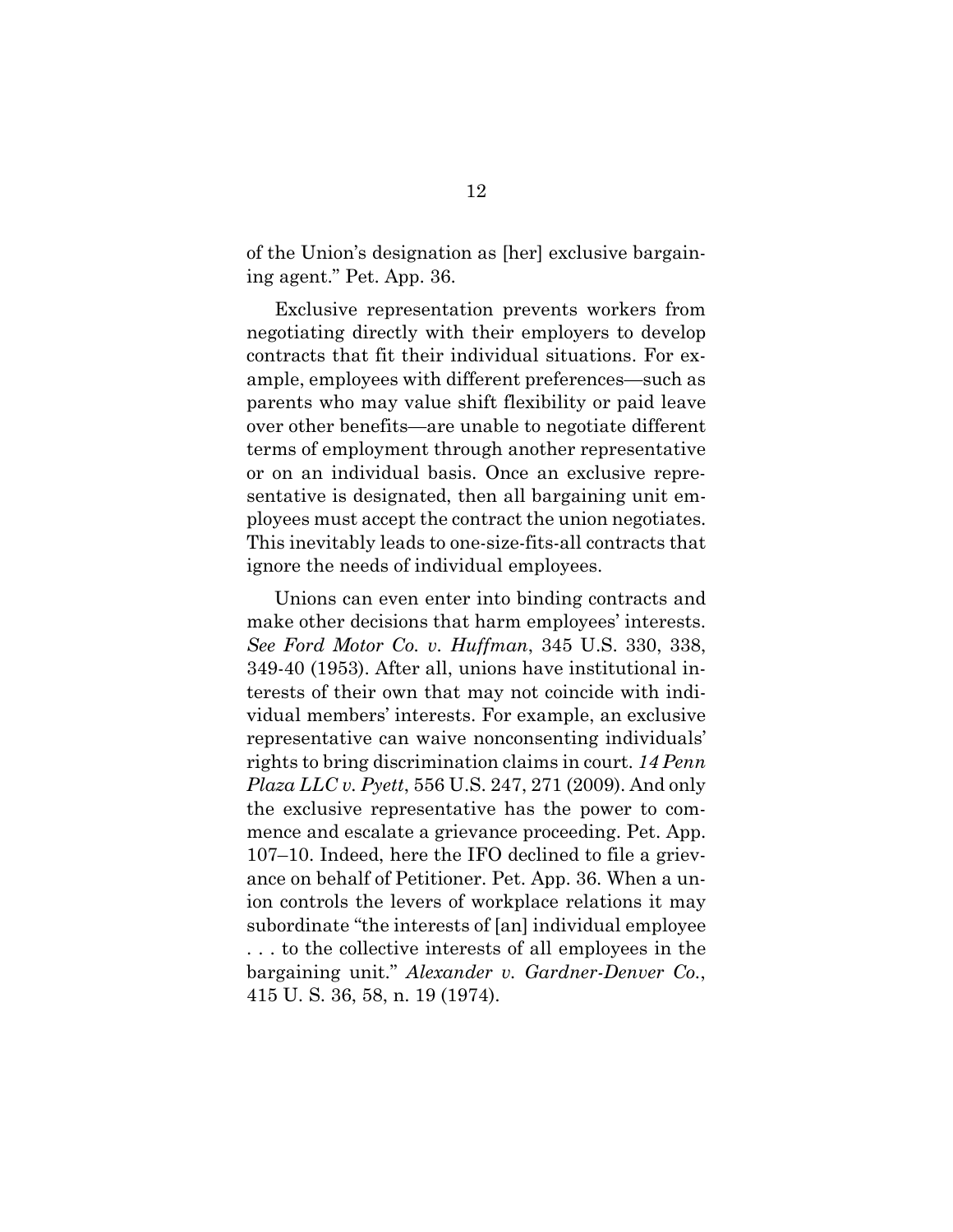Under exclusive representation, nonmembers have no right to order their affairs with their employer and are subject to the whims and interests of the unions, even when those interests are contrary to their own. Such a system contradicts basic First Amendment principles.

#### <span id="page-19-0"></span>**II. THE VIOLATION OF ASSOCIATIONAL FREEDOM IMPOSED BY EXCLUSIVE REPRESENTATION WOULD NOT BE TOLERATED IN OTHER CONTEXTS**

#### <span id="page-19-1"></span>**A. There Is No Labor Law Exception to the First Amendment**

The Constitution places a high value on freedom of association. It has even been recognized as an independent constitutional right because it is indispensable to protecting other First Amendment guarantees. *See NAACP v. Alabama ex rel. Patterson*, 357 U.S. 449, 460–61 (1958) (recognizing a "close nexus between the freedoms of speech and assembly"). Labor unions themselves have historically relied on the concept of freedom of association to protect their right to engage in organizing activities and resist state laws limiting their ability to do so. Indeed, the right of workers to band together to improve their relative bargaining power is a straightforward implication of freedom of association, and exactly the type of voluntary association envisioned by the Founders. Having recognized the right to organize unions as part of the protected freedom of association under the First Amendment, it would logically follow that the right *not* to join a union is a necessary corollary. But this has not been the case.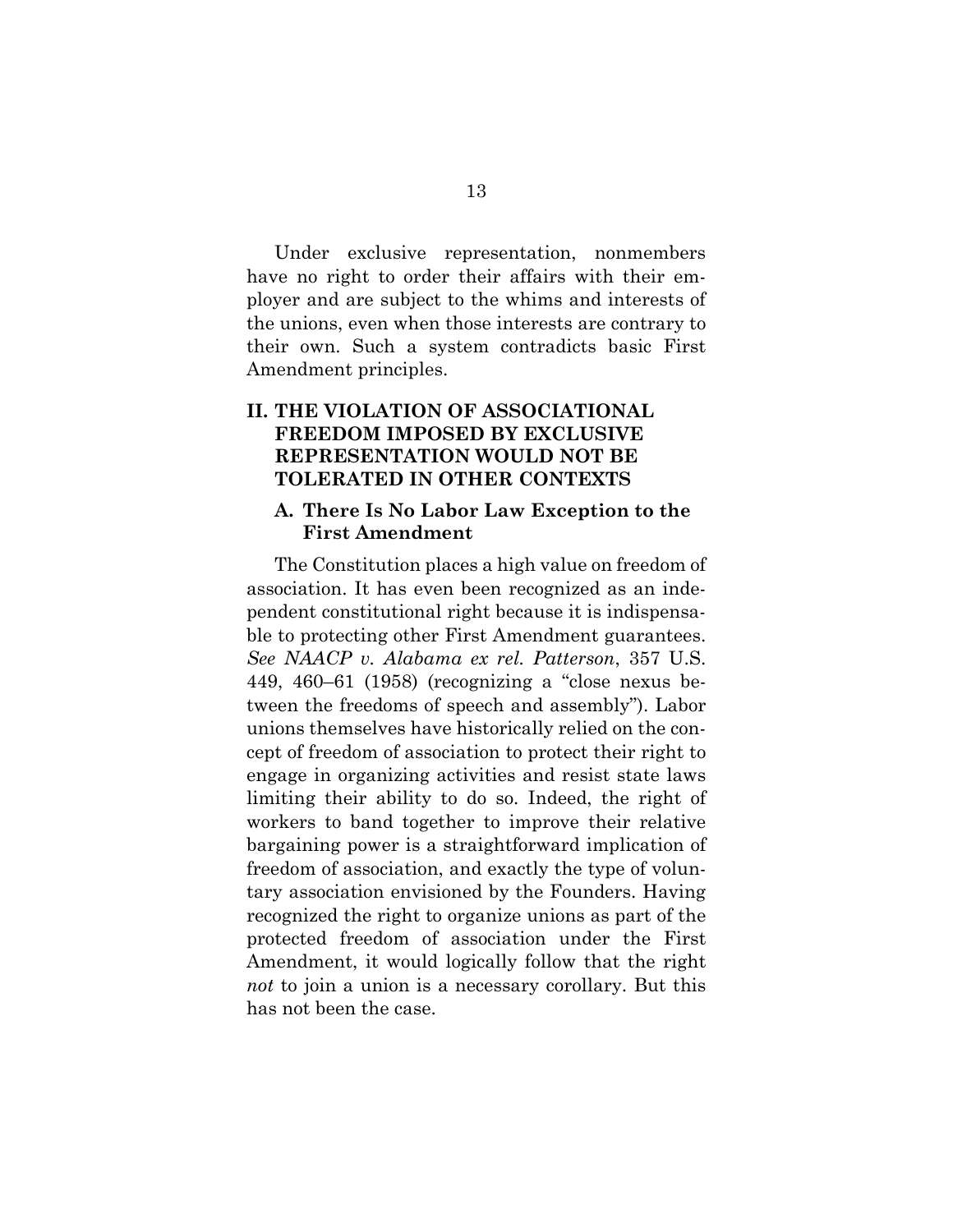Modern unions (as well as the courts) have abandoned associational freedom in the labor context in favor of state-compelled representation. While the concept of public unions themselves would certainly shock the Founders, it would be even more astounding to them that public employees could be compelled by law to associate with and speak through state-designated unions. Such coerced association is the very antithesis of the freedom of association that lies at the heart of constitutional liberty. Even "prominent members of the founding generation condemned laws requiring public employees to affirm or support beliefs with which they disagreed." *Janus*, 138 S. Ct. at 2471. Thomas Jefferson himself denounced "the propagation of opinions which he disbelieves and abhor[s]" as "sinful and tyrannical." *Id.* at 2471 (quoting A Bill for Establishing Religious Freedom, in 2 Papers of Thomas Jefferson 545 (J. Boyd ed. 1950)).

As the Court pointed out in *Janus*, exclusive representation is a "significant impingement on associational freedoms that *would not be tolerated in other contexts*." 138 S. Ct. at 2478 (emphasis added). The Court has long recognized that this type of mandatory association restricts individual liberties. *See Vaca v. Sipes*, 386 U.S. 171, 182 (1967) (exclusive representation results in a "corresponding reduction in the individual rights of the employees so represented"); *Am. Commc'ns Ass'n v. Douds*, 339 U.S. 382, 401 (1950) (under exclusive representation, "individual employees are required by law to sacrifice rights which, in some cases, are valuable to them"); *Janus*, 138 S. Ct.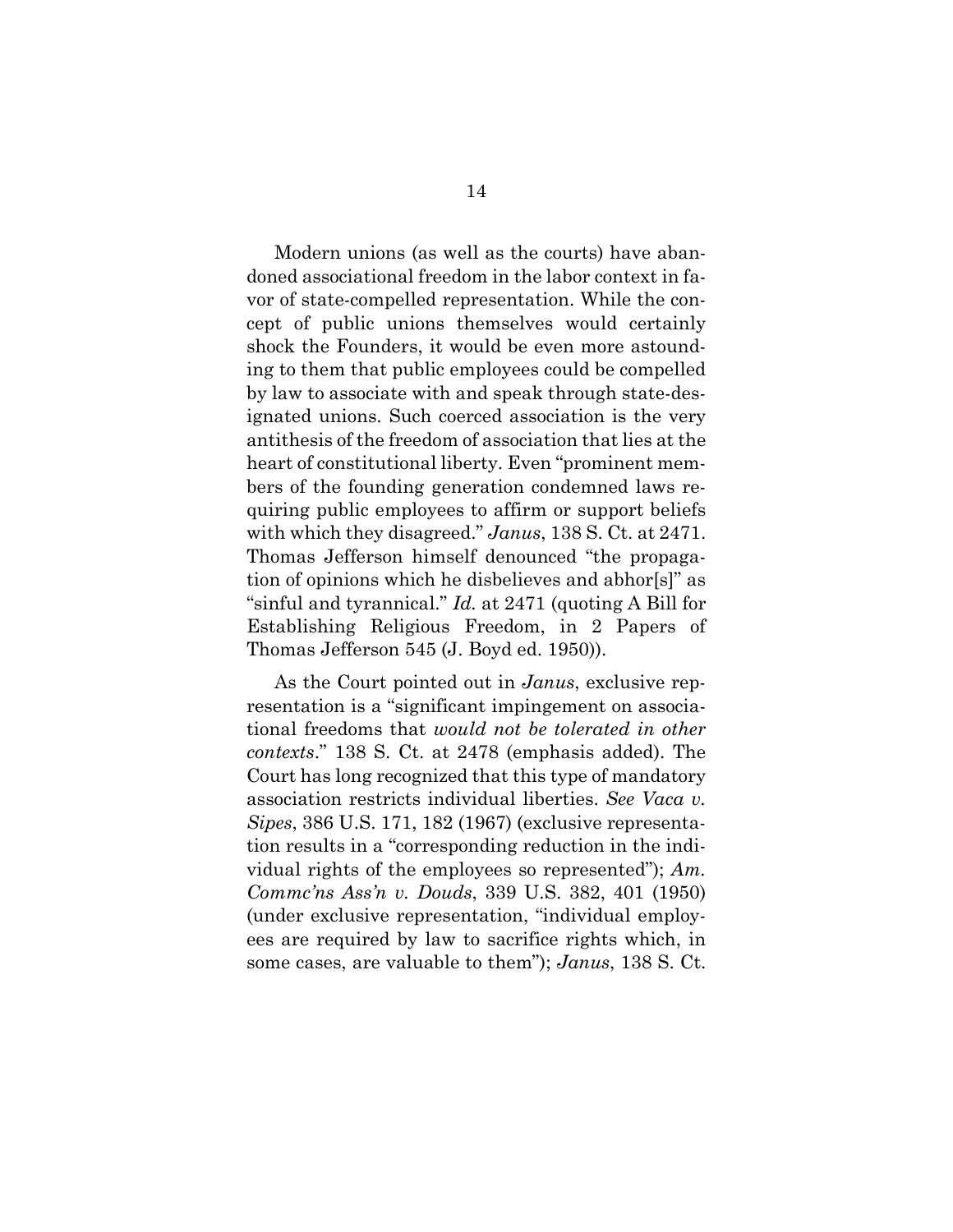at 2460 ("Designating a union as the employees' exclusive representative substantially restricts the rights of individual employees.").

Freedom of association must mean the freedom to associate only with those whom we affirmatively choose. Without voluntary association on both sides, freedom of association is nothing more than a hollow right. Although courts have given differential treatment to labor laws in the past, exclusive representation regimes can no longer be reconciled with the Court's jurisprudence. There is simply no legitimate reason to exempt exclusive representation regimes from the normal operation of the First Amendment.

#### <span id="page-21-0"></span>**B. Labor Laws That Violate Core First Amendment Rights Are Subject to Heightened Judicial Scrutiny**

The lower courts have refused to subject exclusive representation schemes to heightened scrutiny, primarily because of this Court's holding in *Minn. State Bd. for Cmty Colleges v. Knight*, 465 U.S. 271 (1984); *see also* Pet. App. 6–7. *Amici* agree with Petitioner, Pet. at 10–13, that *Knight'*s holding does not support the conclusion that exclusive representation is subject only to rational basis review. Such a conclusion cannot reasonably be squared with *Janus*, nor is it in line with established First Amendment precedents. Either way, the issue remains that the Court has not clarified whether the burdens imposed by exclusive representation must satisfy heightened judicial scrutiny. This case is the right vehicle to resolve that question.

This Court has already recognized that exclusive representation inflicts a "significant impingement on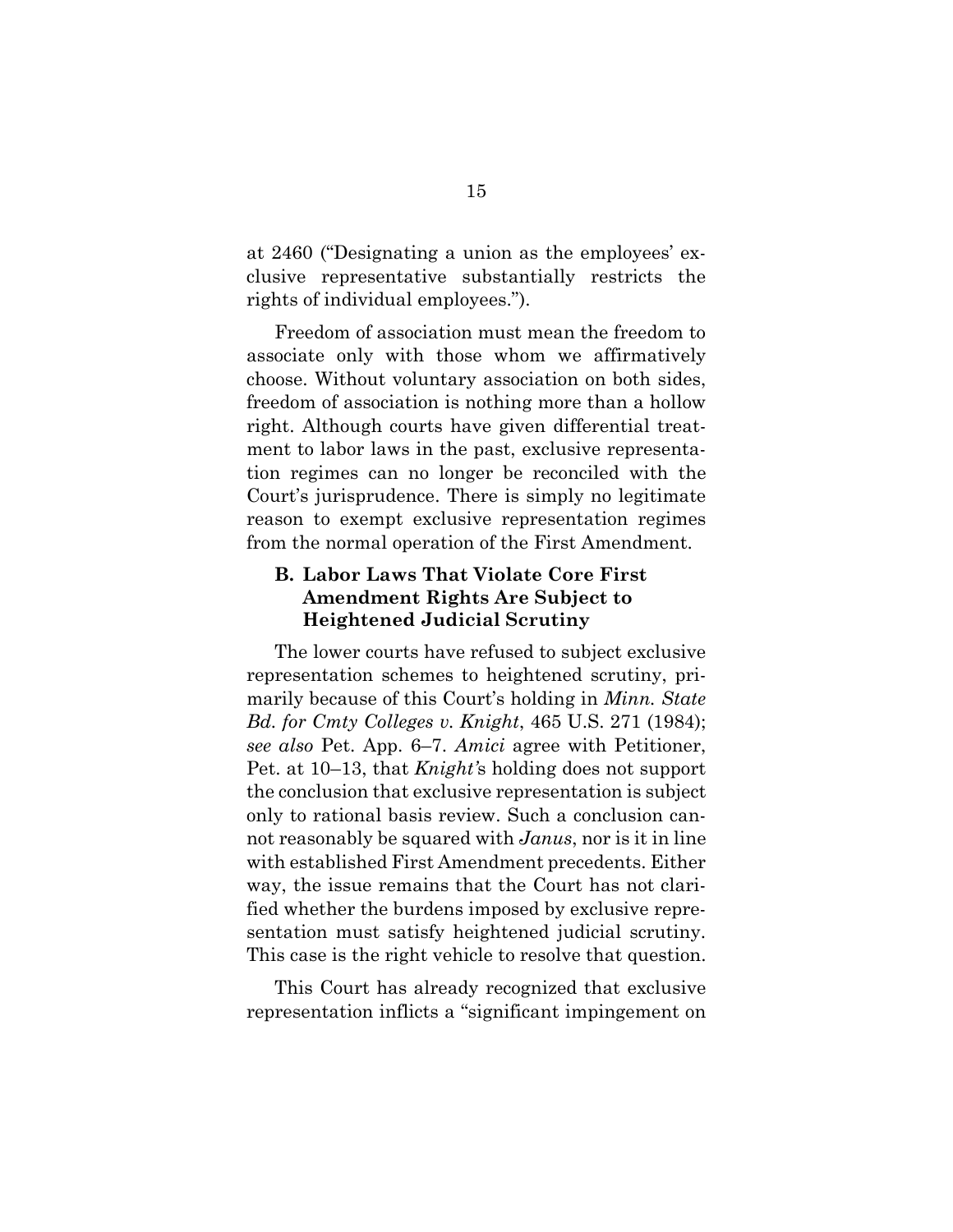associational freedoms." *Janus*, 138 S. Ct. at 2478. In *Janus*, the Court averred that "exacting scrutiny" has typically been applied in other cases involving significant impingements on First Amendment rights. *Id.* at 2483. It went on to note that cases involving compelled speech and association have also employed exacting scrutiny, if not a more demanding standard. *Id.*; *see, e.g., Roberts*, 468 U. S. at 623; *United States v. United Foods*, 533 U. S. 405, 414 (2001). Exclusive representation regimes like Minnesota's implicate fundamental associational and speech rights protected by the First Amendment. They must therefore be subject to—at a minimum—exacting scrutiny.

Under exacting scrutiny, laws that force individuals to join expressive associations are permissible only when they "serve a compelling state interest that cannot be achieved through means significantly less restrictive of associational freedoms." *Knox,* 567 U.S. at 310; *see also Roberts*, 468 U.S. at 623 (citing earlier cases). The state must "emplo[y] means closely drawn to avoid unnecessary abridgment." *Buckley v. Valeo*, 424 U.S. 1 at 25 (1976). Even when pursuing a legitimate interest, "a State may not choose means that unnecessarily restrict constitutionally protected liberty." "Precision of regulation must be the touchstone in an area so closely touching our most precious freedoms." *NAACP v. Button*, 371 U.S. 415, 438 (1963).

Forcing public workers to associate with and speak through an exclusive representative fails exacting scrutiny because it is unsupported by any compelling state interest. The First Amendment simply does not permit government to "substitute its judgment as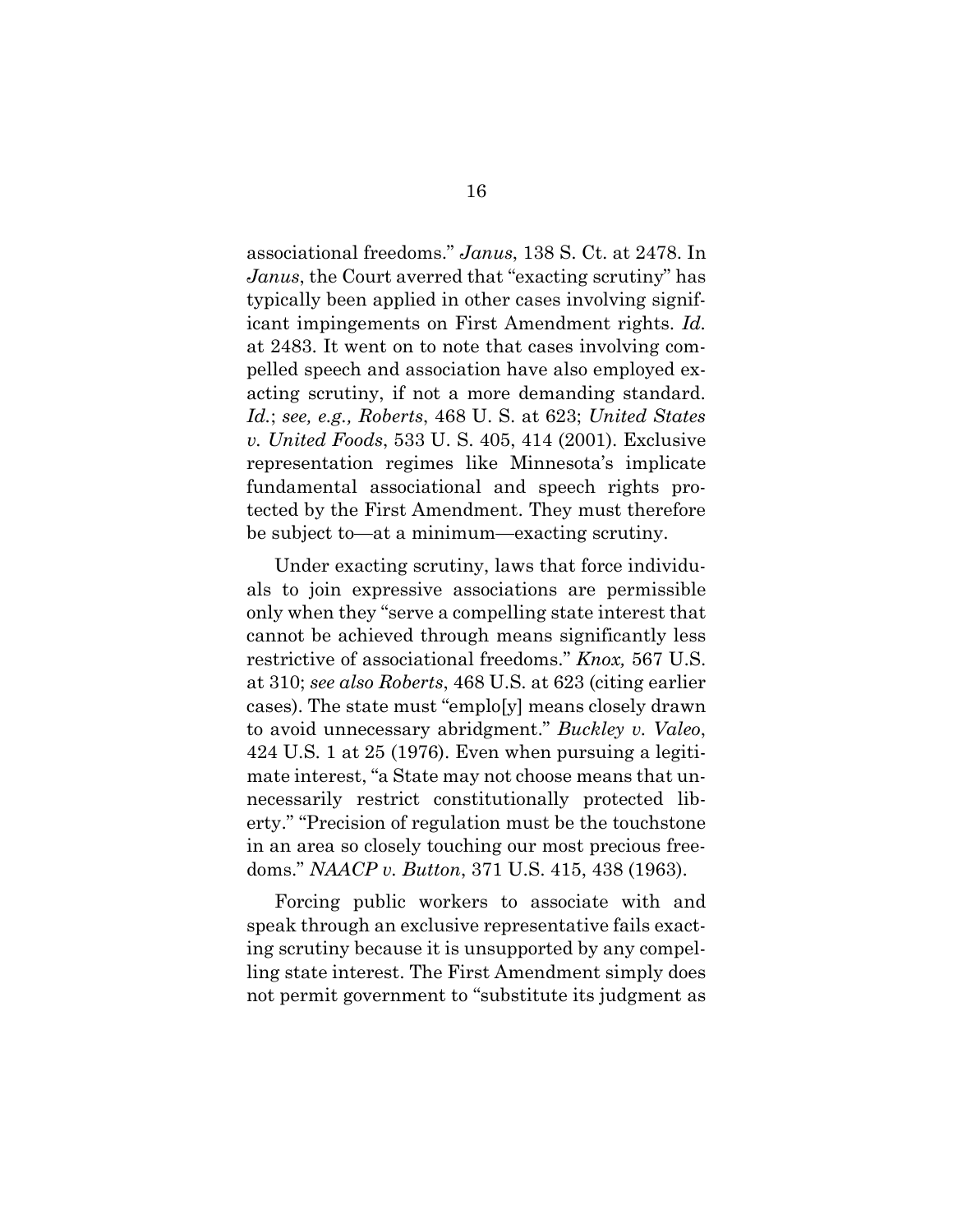to how best to speak for that of speakers and listeners." *Riley v. Nat'l Fed'n of Blind*, 487 U.S. 781, 791 (1988). It also does not allow the government to "sacrifice speech for efficiency." *Id.* at 795. As the Court recently held in *Janus*, public employees may not, consistent with the First Amendment, be compelled to subsidize union advocacy. 138 S. Ct. at 2460. Like the public-sector agency fees at issue in *Janus*, state-compelled exclusive representation imposes a similar impingement on First Amendment rights. The rationales that have historically been offered to justify the impingement on individuals' associational freedoms—namely labor peace and free rider problems are insufficient to justify exclusive representation. As this Court rightly pointed out in *Janus*, avoiding the risk of free riders is not a compelling state interest and neither is "labor peace." Any state interest in "labor peace" can be achieved through means significantly less burdensome on associational freedoms than exclusive representation.

The court below held that Minnesota's exclusiverepresentation regime satisfied exacting scrutiny because it is "is *likely* the least restrictive means possible for employees who are members to still enjoy the benefits of union representation." Pet. App. 10 (emphasis added). The likelihood that a state's exclusive representation scheme is the least restrictive means is irrelevant. The state must "emplo[y] means closely drawn to avoid unnecessary abridgment." *Buckley*, 424 U.S. at 25. Even when pursuing a legitimate interest, "a State may not choose means that unnecessarily restrict constitutionally protected liberty." It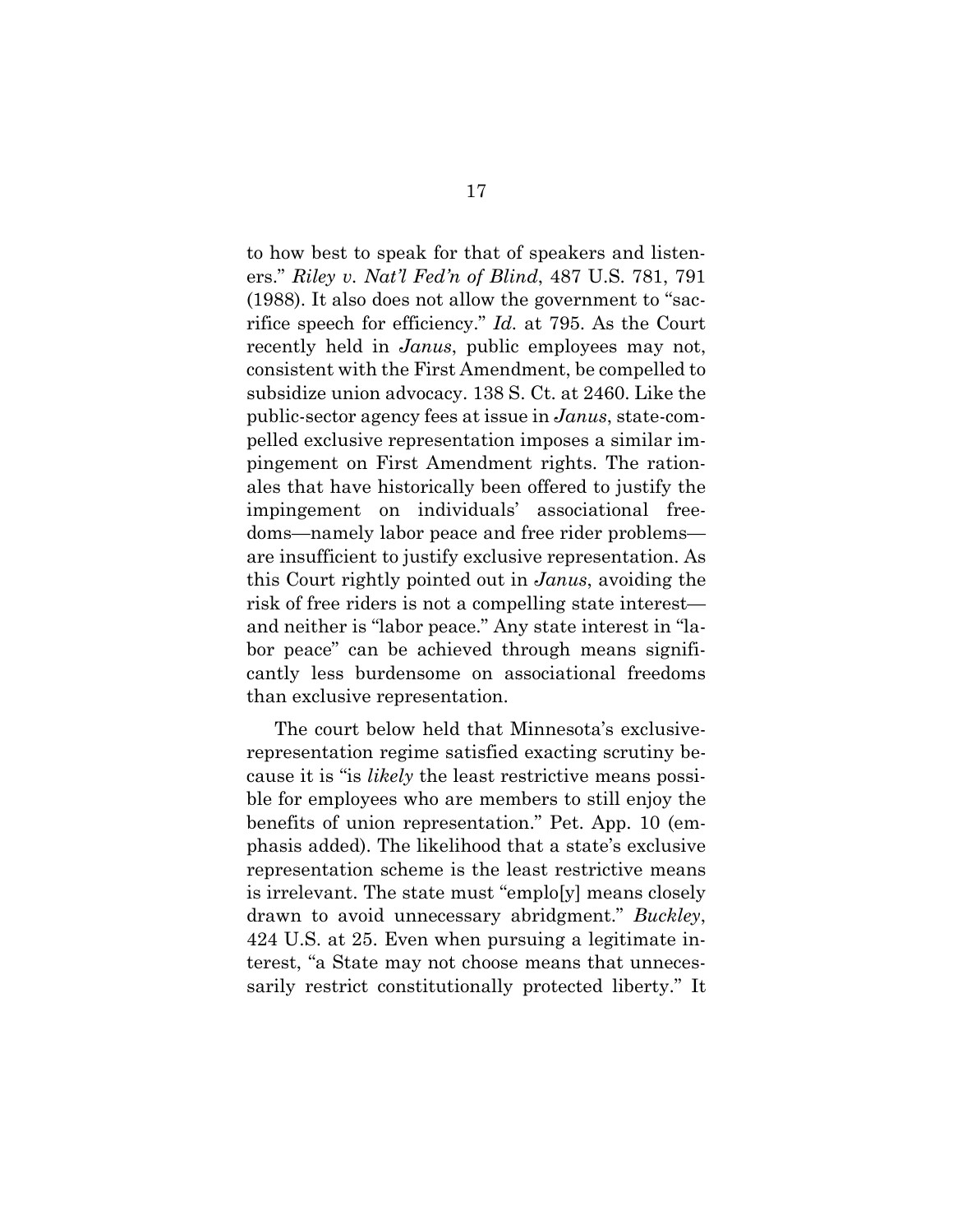cannot seriously be argued that exclusive representation is the least restrictive means to achieving a state interest in regulating public labor. The state could, for example, simply limit state entities from bargaining with rival unions. *See Smith v. Ark. State Highway Employees, Local 1315*, 441 U.S. 463, 465 (1979) (stating that "the First Amendment does not impose any affirmative obligation on the government to listen").

In the wake of *Janus*, public employees are now free from compelled subsidization of union speech. But they continue to be forced to associate with statedesignated unions via exclusive representation. It does not make sense that public employees cannot be obligated to *fund* union advocacy but are still compelled to *associate* with a union to facilitate that advocacy. If anything, compelled association through an exclusive representative could be considered a more severe impingement of First Amendment freedoms than that disapproved of in *Janus*. The Minnesota statute at issue here serves no governmental interest, let alone a compelling one, nor is it tailored to be the least restrictive of associational freedoms.

#### <span id="page-24-0"></span>**C. "Labor Peace" Is Not a Sufficient Justification for Exempting Unions from First Amendment Scrutiny**

Minnesota's interest in maintaining "labor peace" has been put forward as a rationale for exempting its labor laws from First Amendment scrutiny. The court below concluded that the statute at issue met exacting scrutiny because it promotes the compelling state interest of "labor peace." *See* IFO's Opp'n Mem. at 36– 37. But modern developments in labor law make the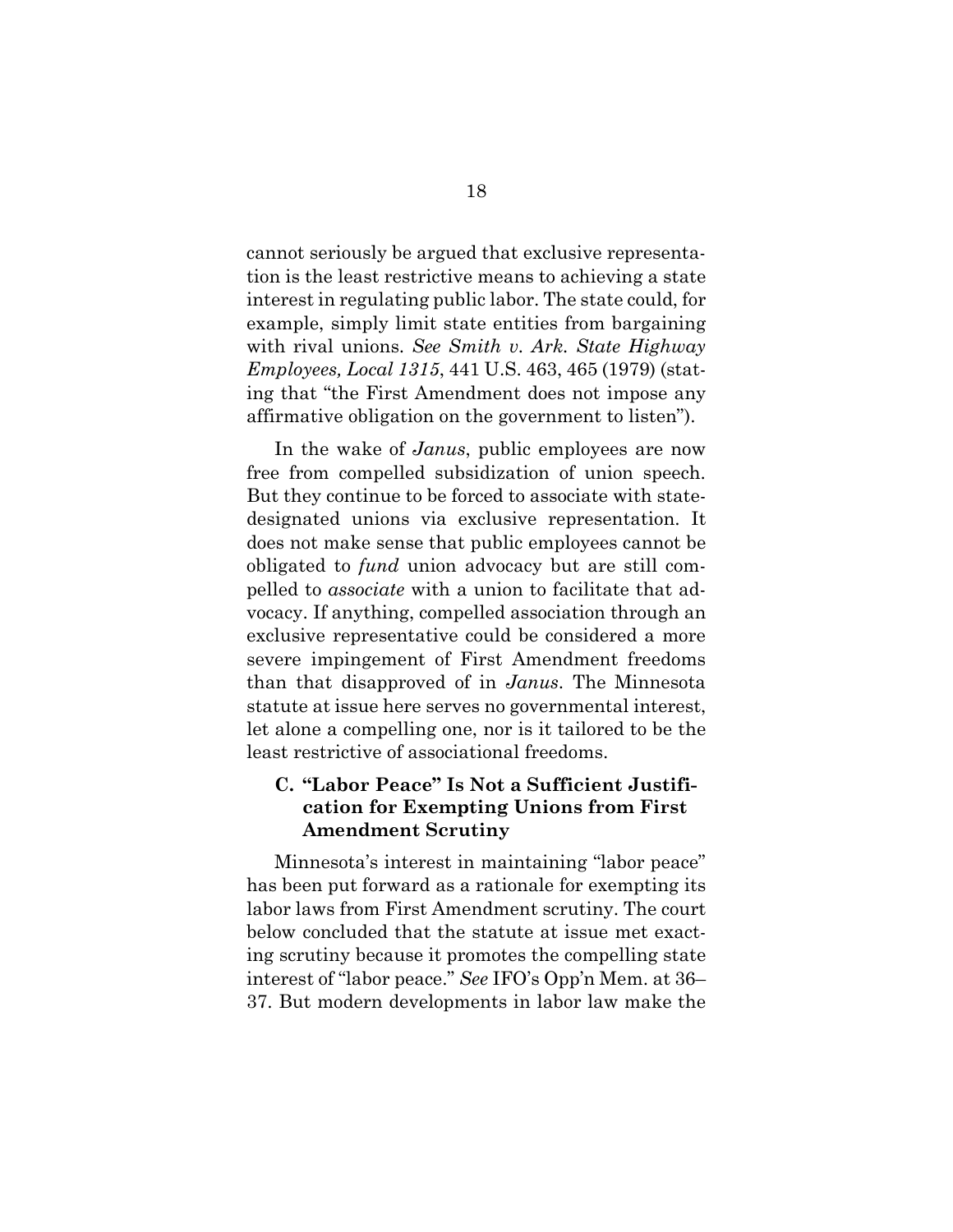vague concept of "labor peace" an insufficient justification for the unconstitutional impingements that exclusive representation imposes on nonmembers' associational rights. Just as the backdrop of economic factors was important to the Court's analysis in *Abood* and *Janus,* so should it be in this case.

For over 40 years, this Court's decision in *Abood* struck a balance between public employees' First Amendment rights and states' interest in ensuring "labor peace." 431 U.S. 209 (1977). But in *Janus*, the Court overruled *Abood* after considering contemporary developments in the labor context that left the case as an outlier compared with the Court's other First Amendment cases. *See Janus*, 138 S. Ct. at 2483–84. This divergence was unsurprising given that the concept of "labor peace" was originally rooted in ideas of "industrial relations" common during the New Deal. *Abood*, 431 U.S. at 220. Labor law is far different than it was nearly a century ago—or even than 40 years ago, when *Abood* was decided. Whatever may have been the case in the early days of the labor movement, it is now undeniable that "labor peace" can readily be achieved through means significantly less restrictive of associational freedoms. *Janus*, 138 S. Ct. at 2457. As *Janus* pointed out: "The *Abood* Court's fears of conflict and disruption if employees were represented by more than one union have proved to be unfounded." *Id.* at 2456.

Indeed, far from creating or preserving "labor peace," exclusive representation has only exacerbated labor disruption by forcing unwilling public employees to associate with and speak through state-designated unions. There is a clear disconnect between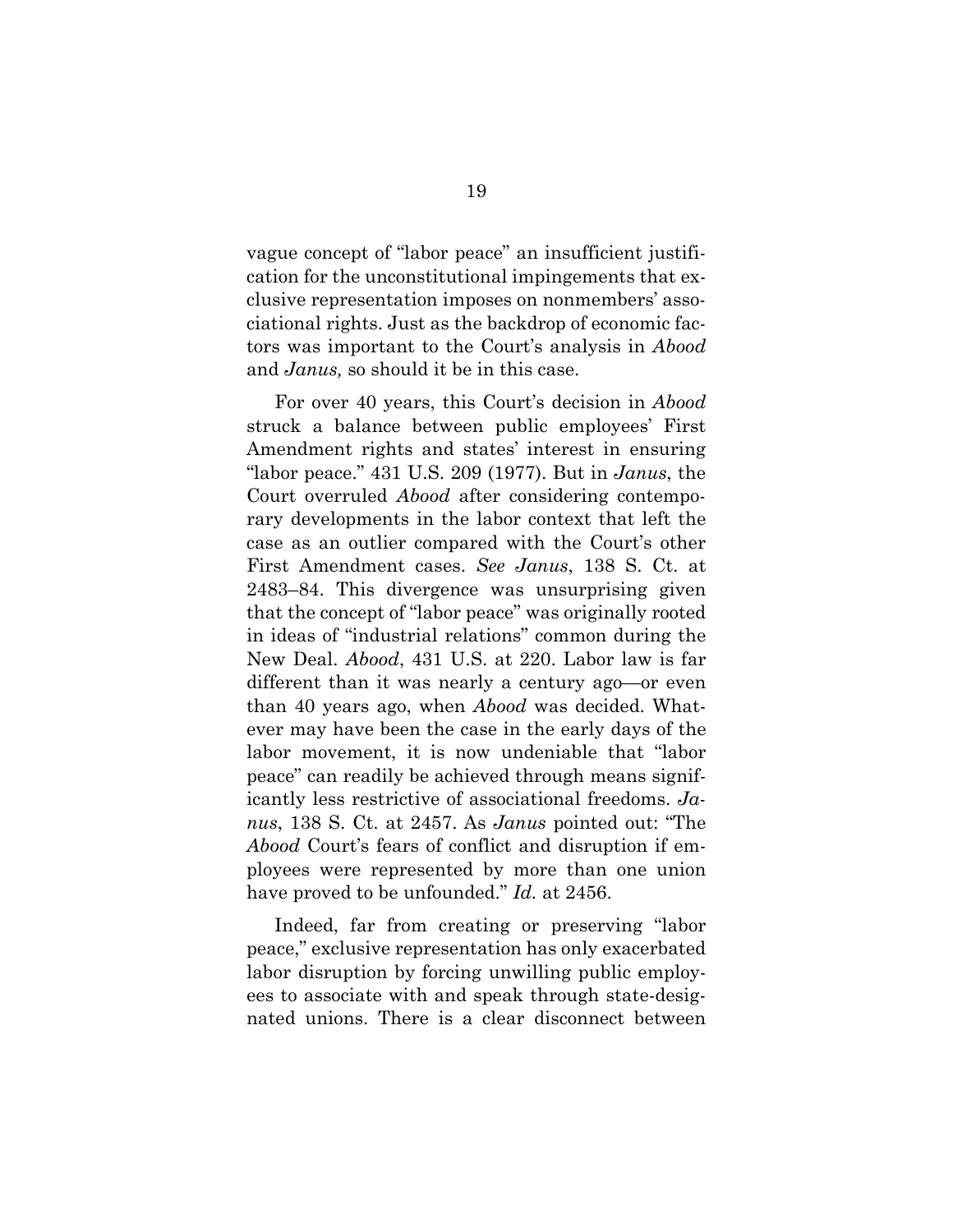forcing public employees to accept a labor union as their representative and a state's claimed interest in "labor peace." This case presents an ideal vehicle for this Court to clear up that discrepancy.

#### <span id="page-26-0"></span>**III. REAFFIRMING SPEECH AND ASSOCIA-TIONAL RIGHTS IN THE LABOR CONTEXT WOULD HELP VOLUNTARY UNIONISM**

After *Janus*, unions would benefit from being released from exclusive representation status. As it currently stands, unions are legally required to provide free representation services to nonmembers who do not pay union dues. Minnesota public employers, for example, are required "to meet and negotiate in good faith with the exclusive representative of its employees" over the "terms and conditions of employment." Minn. Stat. §§ 179A.13, subd. 2(5), 179A.14, subd. 1. Many unions contend that exclusive representation is unfair because nonmembers get the benefits of collective bargaining without having to pay for them. Indeed, the question presented could reasonably be turned around to read: "why should unions be forced to provide services to those who don't pay for them?"

Without state-compelled union representation, public employees would be free to choose their own bargaining representative—or no representative at all. Affording employees this freedom of choice would pressure their representatives to be more responsive. Like a more frequent re-election vote, representational choice would hold unions accountable. In a labor market guided by voluntary union membership, union leaders would be incentivized to represent the genuine interests of the individual employees they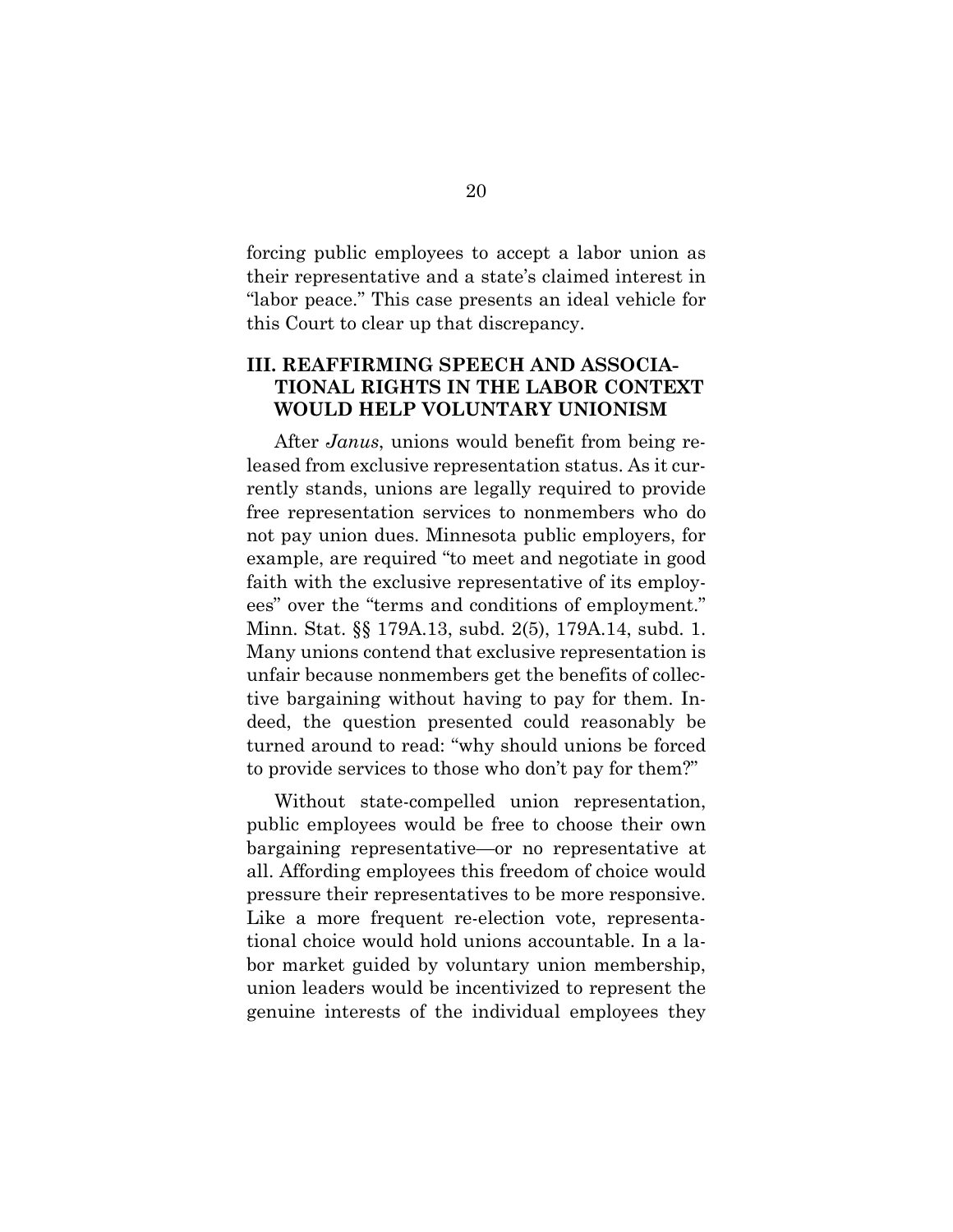represent. And if they fail or disregard the interests of nonmembers or those in the majority, they would not have any workers to represent.

Allowing competition between unions can actually *improve* union effectiveness. Economic theory suggests that competition promotes efficiency; there is no reason to think that the workplace is any different. By incentivizing unions to compete for members, it would encourage unions to negotiate the best possible terms for their members and maintain good member relations. Minority unions could negotiate terms that protect its members while simultaneously conveying to all employees that unionization results in various benefits, such as better pay, working conditions, and fairer disciplinary processes. Workers who support their union and its priorities could continue to select it as their representative. Research also suggests that if minority unionism was allowed by law, union membership could increase by 30 percent or more. Mark Harcourt, Helen Lam, *How Much Would US Union Membership Increase under a Policy of Non-Exclusive Representation?*, 32 Employee Relations, Issue 1 (2010), at 89–98, https://bit.ly/2GZiYDZ.

Voluntary unionism would allow workers to negotiate contracts tailored to their particular situations. Employees commonly have differing preferences about employment benefits, such as paid leave, wages, hours, job duties, and the like. Without exclusive representation imposed on dissenting employees or union nonmembers, each employee would be free to negotiate contracts through a union of their choice or individually.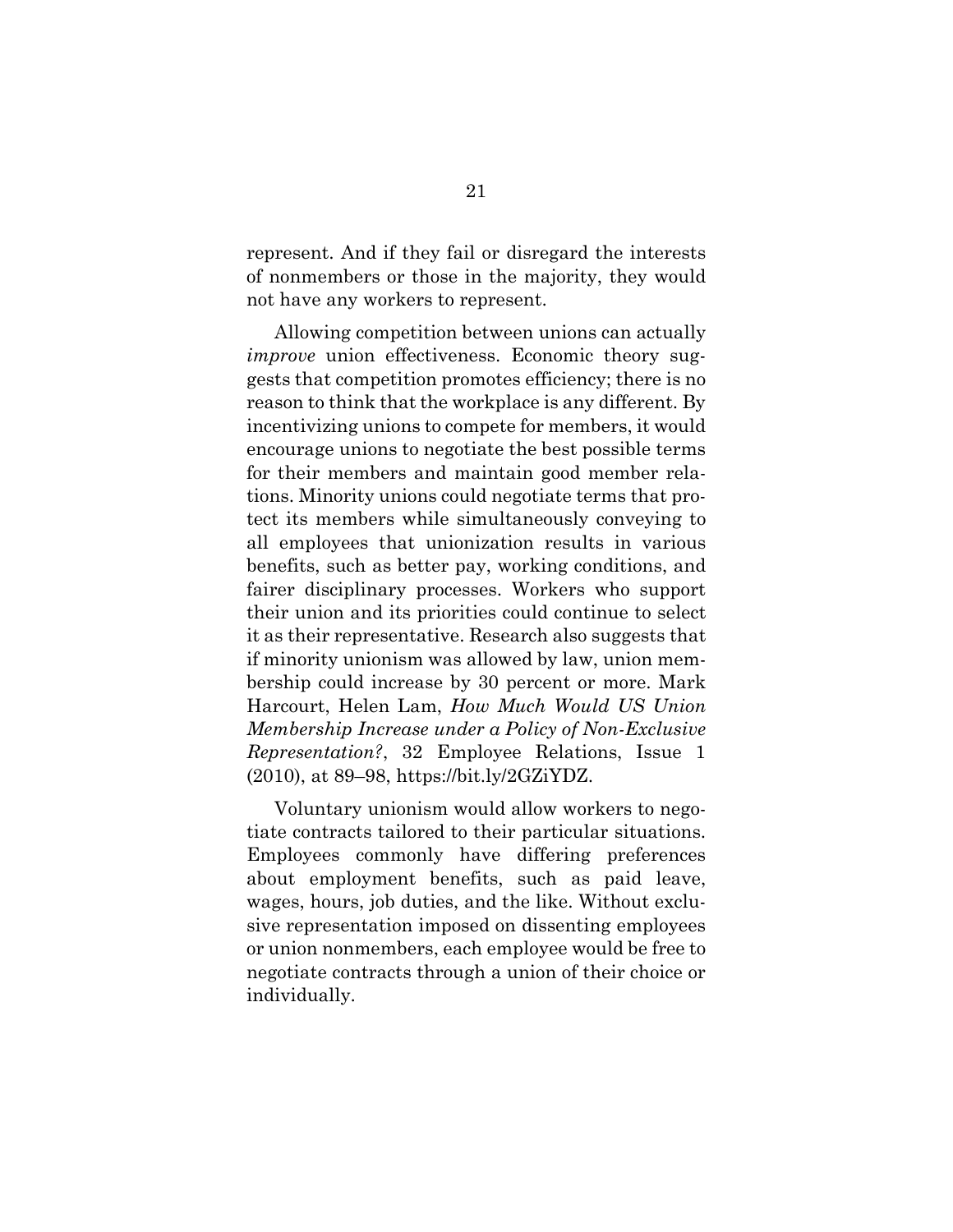Eliminating exclusive representation would also reduce the cost of organizing campaigns and elections. Public employees who wish to form unions and bargain collectively could do so without imposing the cost of collective representation on employees who do not want union representation. This would reduce the resources expended on union representation elections by both employers and unions.

Any claims that unions would discriminate against nonmembers or members of other competing unions are unfounded. Unions are already legally prohibited from negotiating a bargaining agreement that discriminates against nonmembers. *See Steele v. Louisville & Nashville R. Co.*, 323 U.S. 192, 202–03 (1944). As Justice Alito aptly pointed out in *Janus*, "it is questionable whether the Constitution would permit a public sector employer to adopt a collective-bargaining agreement that discriminates against nonmembers." 138 S. Ct. at 2468. *Cf. Rumsfeld v. Forum for Academic & Institutional Rights, Inc.*, 547 U. S. 47, 69 (2006) (recognizing that the government may not "impose penalties or withhold benefits based on membership in a disfavored group" where doing so "ma[kes] group membership less attractive").

As Friedrich Hayek once claimed, unions "are the one institution where government has signally failed in its first task, that of preventing coercion of men by other men-and by coercion I do not mean primarily the coercion of employers but the coercion of workers by their fellow workers." F.A. Hayek, *Unions, Inflation, and Profits,* in *The Public Stake in Union Power* 46, 47 (Philip D. Bradley ed., 1959). This Court can